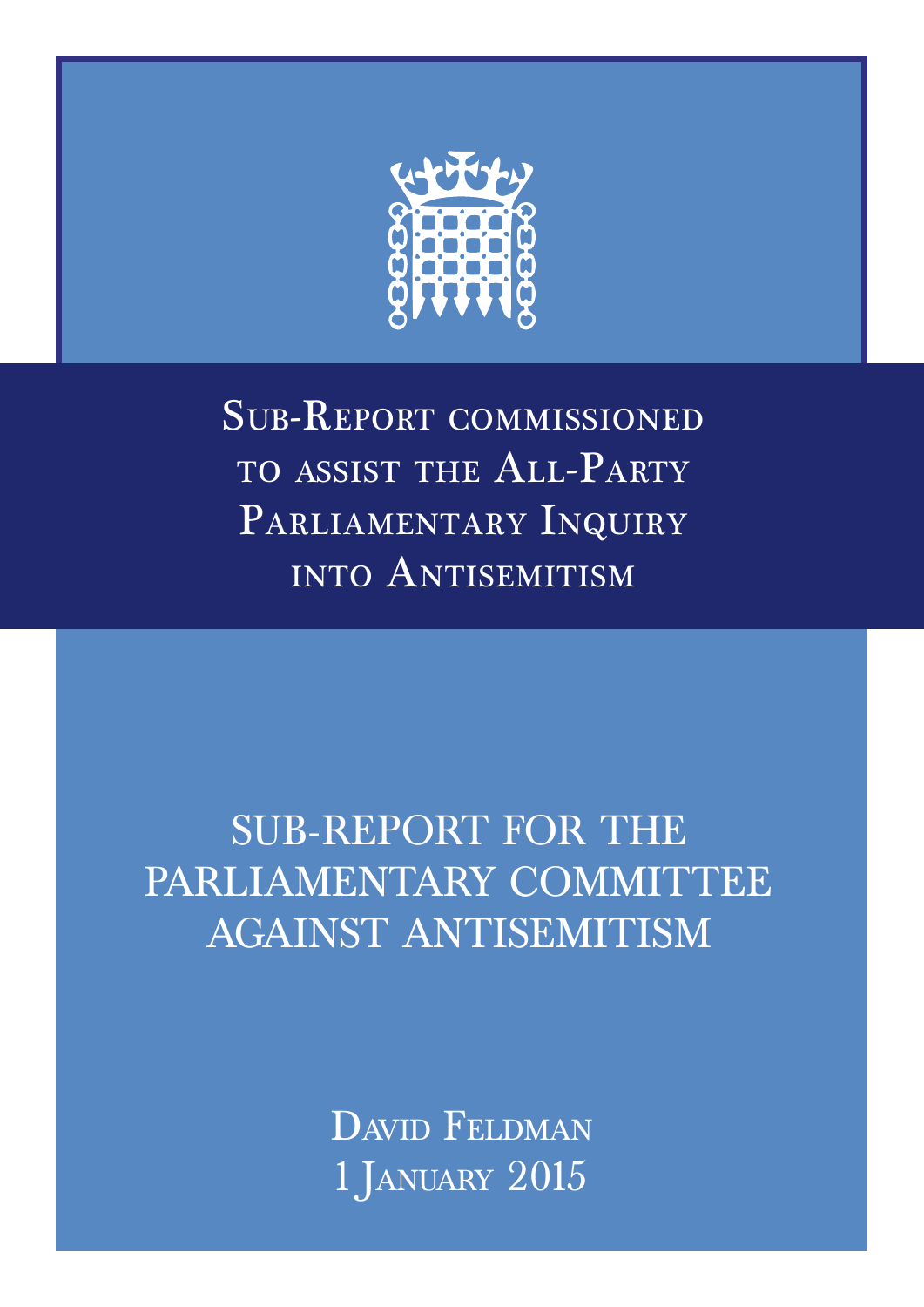

## SUB‐REPORT FOR THE PARLIAMENTARY COMMITTEE AGAINST ANTISEMITISM

### Professor David Feldman

Pears Institute for the study of Antisemitism, Birkbeck, University of London

> 1 January 2015 Updated 1 March 2019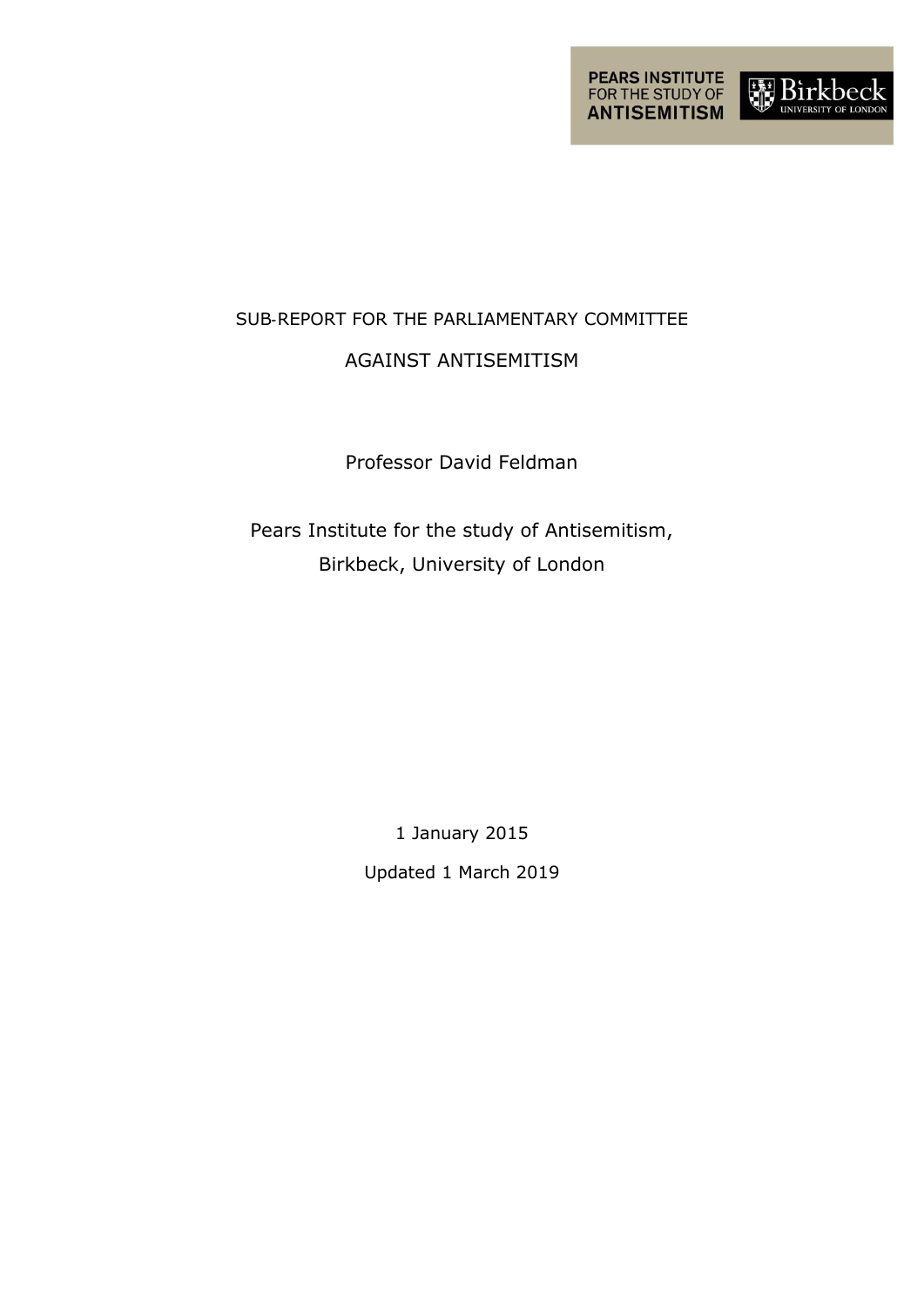#### **Preface**

This updated and amended report is in most respects unchanged from the text submitted to the Parliamentary Committee Against Antisemitism (PCAA) in January 2015. At that time the report was not written for general publication but rather as a briefing document to assist the PCAA. I did, of course, subsequently agree to the report's publication online. This updated version allows me to point to this aspect of its genesis. It is significant chiefly because in writing the report I was addressing a particular and defined readership. This accounts for the 'cold' tone of the report which I know caused concern among some readers. It also accounts for my attempt in the report to challenge and unsettle some commonplace ways of thinking about antisemitism.

After a further five years of controversy and debate in Britain on the incidence and nature of antisemitism, my perspectives today are inevitably somewhat different. Nevertheless, the report should stand as a historical document in two respects: first, it is an account of antisemitism in Britain in the summer of 2014 and, second, it is a record of how one person tried to make sense of the phenomenon in its immediate aftermath. However, because the report is also a public document that continues to be a source of reference in contemporary discourse it is important to update it on some specific points.

The amendments primarily concern the following points:

- 1. I have clarified but not substantively altered my comments on the Macpherson report and how it is sometimes invoked in discussion of antisemitism.
- 2. When I wrote the report I was eager, among other things, to make the point that some discourse about Jews can be factually incorrect and offensive yet not be antisemitic. This remains a useful thought, I believe. However, the way in which the original report applied this idea to analogies made by some writers and activists between Israel's actions and those of Nazi Germany was flawed: these sentences are now omitted.
- 3. In my remarks on 'Boycotts' I take account of an essay by Dave Rich on 'The British Summer of 2014: Boycotts, Antisemitism and Jews' that appeared in David Feldman (ed.) *Boycotts Past and Present: From the American Revolution to the Campaign to Boycott Israel (2019) which, from* data available to the Community Security Trust, notes that in the period covered by this report the movement to boycott Israel generated or was the site of antisemitic incidents.

The original report stated that the 'EUMC working definition [of antisemitism] largely has fallen out of favour.' Within 18 months the definition would make a significant comeback in the form of the International Holocaust Remembrance Alliance (IHRA ) working definition. I have not corrected this point but it should be noted that the verdict in the sub-report was premature.

David Feldman March 2019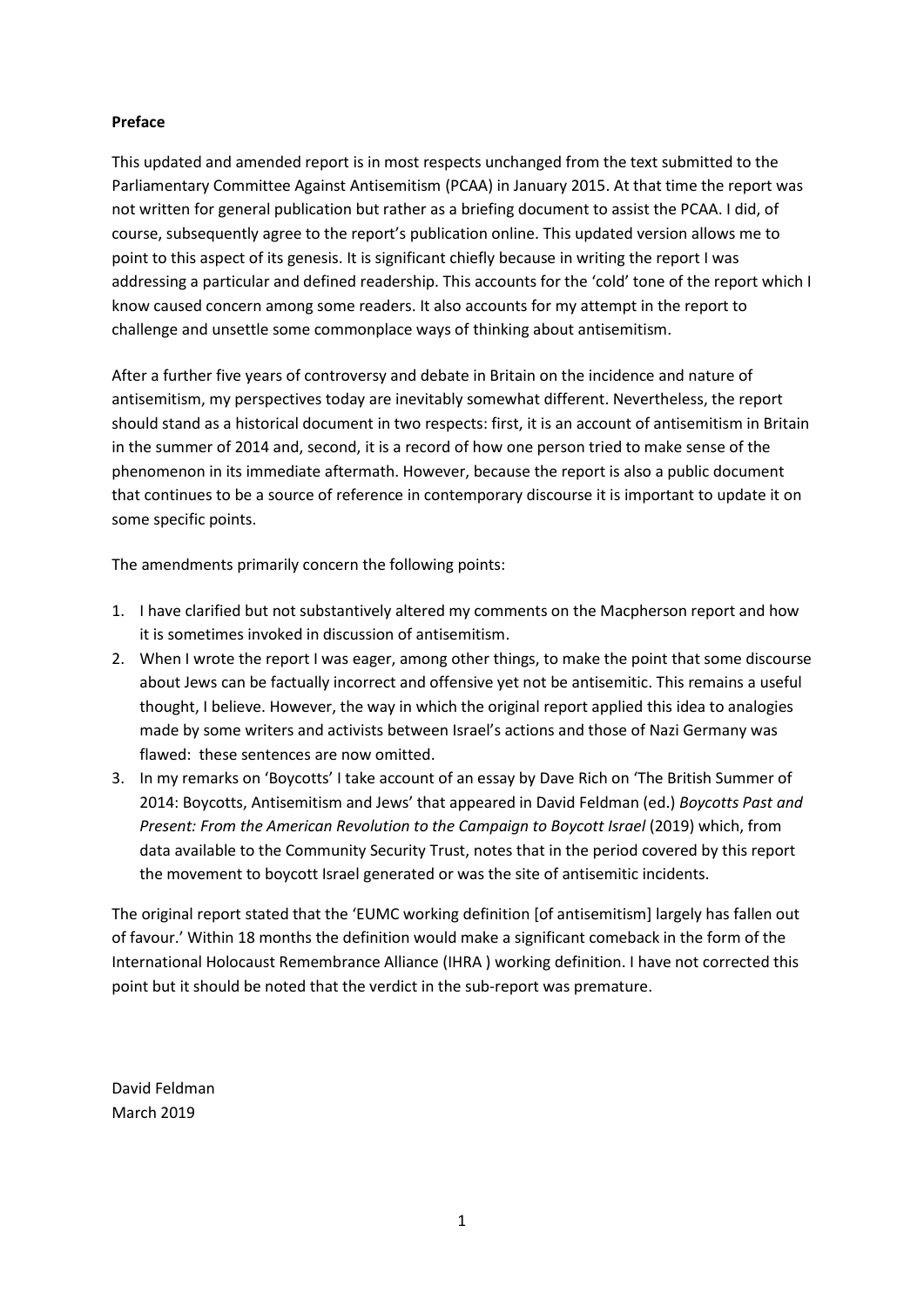#### **Sub-Report for the Parliamentary Committee Against Antisemitism <sup>1</sup>**

*On Antisemitism in Public Debate during and after Operation Protective Edge: with particular reference to allusions to the Holocaust, to the idea that Jews constitute a body in British society which puts Israel's interests first and to the notion that there are 'good Jews' and 'bad Jews'*

#### **1. Background and Context**

On 8<sup>th</sup> July 2014 the Israeli government launched Operation Protective Edge. Its immediate cause was the escalation of rocket fire from Gaza which, in turn, had been a response to the arrest of a large part of the Hamas leadership in the West Bank following the kidnap and murder of three Israeli *yeshiva* students. The stated aim of the bombardment and ground attacks on Gaza was to put an end to rocket fire into Israel. This was an asymmetric conflict. By the time an indefinite ceasefire was announced on 26<sup>th</sup> August 2014 more than 2100 inhabitants of Gaza had been killed and roughly 11000 had been injured. The number of Israeli dead numbered 71. A further 837 suffered from shock or injury.<sup>2</sup>

Fighting had erupted at a moment of renewed pessimism in the 'peace process' between Israel and the Palestinian Authority. Direct negotiations, brokered by the United States Secretary of State, John Kerry, had commenced in July 2013. By the end of April 2014 the talks had broken down. There was a widespread understanding, not least in the United Kingdom among senior politicians, that Israel's settlement policy had been a significant obstacle to progress in the talks and that, therefore, the government of Israel bore some responsibility for their failure.<sup>3</sup>

The collapse of talks between the Israeli government and the Palestinian Authority, and the discrepancy between the military strength of the Israel Defence Force in contrast to the weaponry and manpower at the disposal of Hamas and its supporters in Gaza, were two considerations which framed public discourse on Israel, Jews and Operation Protective Edge during the summer and autumn of 2014. The understanding that the war was not a conflict of equals and the view that Israel bore a degree of blame for the collapse of peace negotiations were mainstream opinions. They provided common ground among those who opposed Israel's actions and protested against them and many who defended Israel's right to defend itself from attacks initiated from Hamas controlled territory in Gaza.<sup>4</sup> This is a point to which we shall return.

#### 2. **Marches, Intimidation and Protest**

This sub-report will focus primarily on the ways in which British Jews were interpolated and represented in political debate and public discussion of Israel's policies and actions during the summer and autumn of 2014. It will address the question of whether and to what extent these

<sup>1</sup>  $1$  I am grateful to Helen Carr for assistance with research for this sub-report. I am also grateful to the Community Security Trust for providing a dossier of material from its archive.

<sup>&</sup>lt;sup>2</sup> [http://www.theguardian.com/world/2014/aug/26/gaza-ceasefire-israel-palestinians-halt-fighting;](http://www.theguardian.com/world/2014/aug/26/gaza-ceasefire-israel-palestinians-halt-fighting) [http://en.wikipedia.org/wiki/2014\\_Israel%E2%80%93Gaza\\_conflict#Civilian\\_deaths](http://en.wikipedia.org/wiki/2014_Israel%E2%80%93Gaza_conflict#Civilian_deaths)

<sup>&</sup>lt;sup>3</sup> <http://www.thejc.com/news/israel-news/119475/william-hague-attacks-israels-house-building-west-bank> [http://www.publications.parliament.uk/pa/cm201415/cmhansrd/cm140714/debtext/140714-](http://www.publications.parliament.uk/pa/cm201415/cmhansrd/cm140714/debtext/140714-0001.htm#14071411000001)

[<sup>0001.</sup>htm#14071411000001](http://www.publications.parliament.uk/pa/cm201415/cmhansrd/cm140714/debtext/140714-0001.htm#14071411000001) (Column 583 – William Hague; Column 590 – Ben Bradshaw) 4 [http://www.publications.parliament.uk/pa/cm201415/cmhansrd/cm140714/debtext/140714-](http://www.publications.parliament.uk/pa/cm201415/cmhansrd/cm140714/debtext/140714-0001.htm#14071411000001) [0001.htm#14071411000001](http://www.publications.parliament.uk/pa/cm201415/cmhansrd/cm140714/debtext/140714-0001.htm#14071411000001) (Column 581 – William Hague)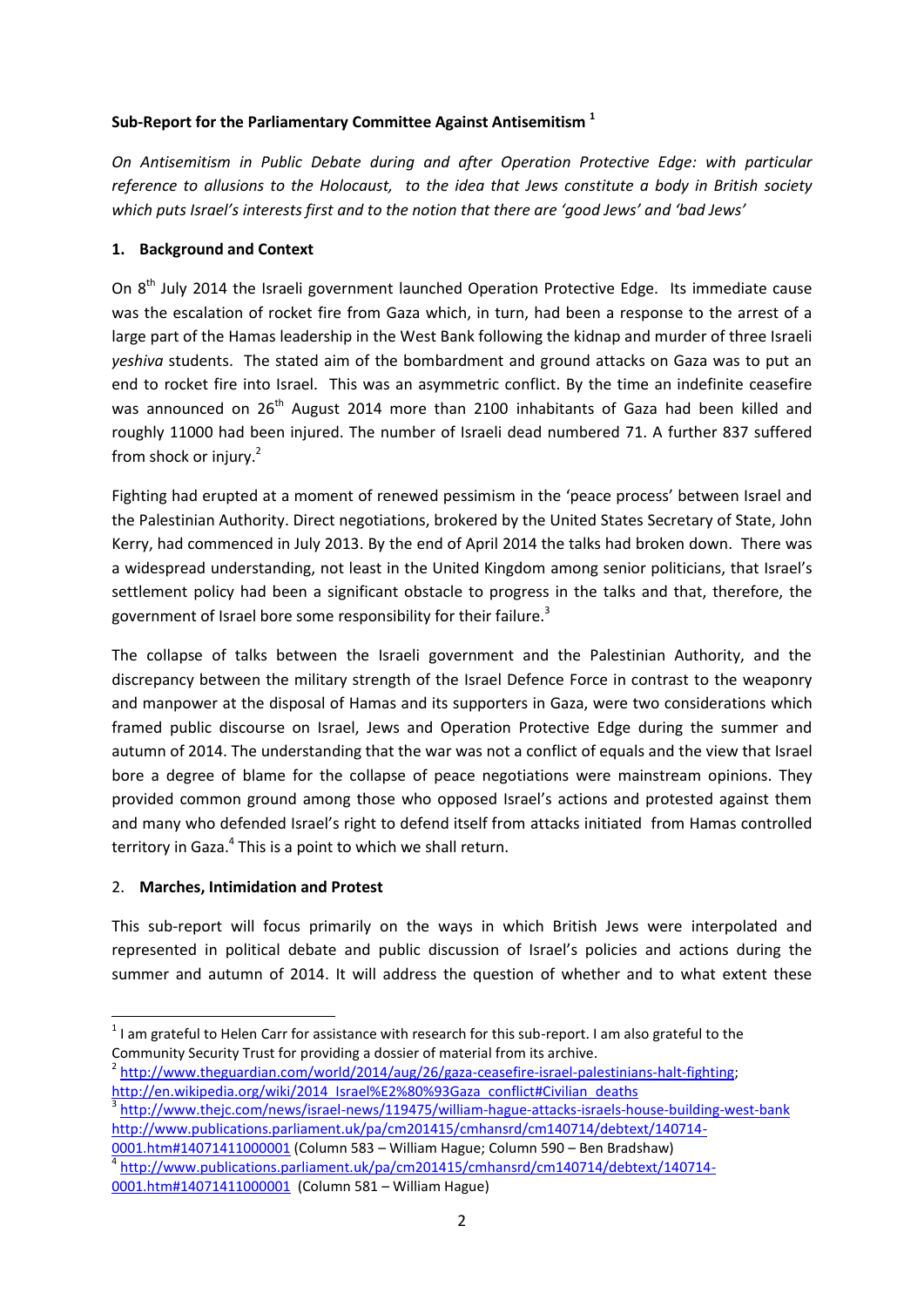representations were antisemitic. In doing so, it will concentrate for the most part on extended and complex forms of communication. It will focus on public discourse generated within the United Kingdom.

At the same time as political speeches, press reports and other forms of journalism addressed the situation in Gaza and Israel; there were also demonstrations and other sorts of collective action. On  $19<sup>th</sup>$  and 26<sup>th</sup> July there were two marches and rallies in London held to demonstrate solidarity with Palestinians in Gaza and to protest against the policies and actions of Israel. In late-July similar rallies were held in Leeds, Brighton and Manchester. The Palestinian flag was flown from town halls in Preston and Bradford.

In the second half of July the Community Security Trust reported a sharp rise in recorded antisemitic incidents – 'the second worst outbreak in recent memory'. 5 In some cases these incidents were the work of groups, not isolated individuals. In Salford four or five cars with male passengers drove through Higher Broughton displaying Palestinian flags, throwing eggs and drink cans and shouting remarks, including 'Heil Hitler'.<sup>6</sup> Other events at home and abroad intensified Jews' sense that they were under threat. A notice accusing Jews of being 'child murderers' was affixed to a synagogue in Kingston and there were protests at shops selling both Israeli and kosher goods, leading to the temporary closure of some stores and to kosher products being removed from the shelves of the Sainsbury store at Holborn, London, albeit for a brief period.<sup>7</sup> The British press reported attacks on synagogues, Jewish shops and Jewish individuals in France, Germany and the Netherlands.<sup>8</sup> These incidents provided some of the context in which political speeches and journalistic essays dealing with the conflict in Gaza and the relationship of British Jews to that conflict were produced and were received.

This penumbra of abuse accounts, in part, for the alarm expressed by some figures that support for the Palestinians and criticism of Israel was increasingly imbricated with antisemitism. According to some, very often it was antisemitism pure and simple.<sup>9</sup> These apprehensions were presented in the press by, among others, Mick Davis, Chair of the Jewish Leadership Council, they were expressed on the streets by 4500 people who attended a rally against antisemitism on 31 August held outside the Royal Courts of Justice, and they were acknowledged by the Home Secretary who pronounced her shock at the rise of antisemitism and conveyed her willingness to take action against the problem.<sup>10</sup>

 $\overline{a}$ 

<sup>7</sup> [www.thejc.com/news/uk-news/121212/supermarkets-defy-demos-refusing-change-policy](http://www.thejc.com/news/uk-news/121212/supermarkets-defy-demos-refusing-change-policy) <http://www.thejc.com/news/uk-news/121515/outcry-over-sainsburys-removal-kosher-produce> 8 <http://www.theguardian.com/society/2014/aug/07/antisemitism-rise-europe-worst-since-nazis>

<sup>5</sup> *Jewish Chronicle*, 31 July 2014,

<sup>6</sup> [http://www.manchestereveningnews.co.uk/news/greater-manchester-news/manchesters-jewish](http://www.manchestereveningnews.co.uk/news/greater-manchester-news/manchesters-jewish-community-suffering-backlash-7523966)[community-suffering-backlash-7523966](http://www.manchestereveningnews.co.uk/news/greater-manchester-news/manchesters-jewish-community-suffering-backlash-7523966)

<sup>9</sup> [http://www.telegraph.co.uk/news/religion/10983417/Gaza-conflict-As-a-British-Jew-I-am-now-scared-to](http://www.telegraph.co.uk/news/religion/10983417/Gaza-conflict-As-a-British-Jew-I-am-now-scared-to-talk-about-Israel-and-Gaza.html)[talk-about-Israel-and-Gaza.html](http://www.telegraph.co.uk/news/religion/10983417/Gaza-conflict-As-a-British-Jew-I-am-now-scared-to-talk-about-Israel-and-Gaza.html) [http://www.thejc.com/comment-and-debate/comment/121191/is-tipping](http://www.thejc.com/comment-and-debate/comment/121191/is-tipping-point)[point](http://www.thejc.com/comment-and-debate/comment/121191/is-tipping-point) [http://www.thejc.com/comment-and-debate/comment/121266/im-not-mood-levity;](http://www.thejc.com/comment-and-debate/comment/121266/im-not-mood-levity) *Jewish Chronicle,* 1 August 2014, p.28[; http://www.theguardian.com/politics/2014/sep/09/gove-against-boycotting-israeli-goods](http://www.theguardian.com/politics/2014/sep/09/gove-against-boycotting-israeli-goods-gaza-conflict)[gaza-conflict](http://www.theguardian.com/politics/2014/sep/09/gove-against-boycotting-israeli-goods-gaza-conflict)

<sup>&</sup>lt;sup>10</sup> [http://www.telegraph.co.uk/news/religion/11067645/It-is-time-to-say-with-one-voice-this-anti-Semitism-is](http://www.telegraph.co.uk/news/religion/11067645/It-is-time-to-say-with-one-voice-this-anti-Semitism-is-not-acceptable.html)[not-acceptable.html;](http://www.telegraph.co.uk/news/religion/11067645/It-is-time-to-say-with-one-voice-this-anti-Semitism-is-not-acceptable.html) [http://www.thejc.com/news/uk-news/122409/theresa-may-pledges-tackle-shocking](http://www.thejc.com/news/uk-news/122409/theresa-may-pledges-tackle-shocking-rise-antisemitism)[rise-antisemitism](http://www.thejc.com/news/uk-news/122409/theresa-may-pledges-tackle-shocking-rise-antisemitism)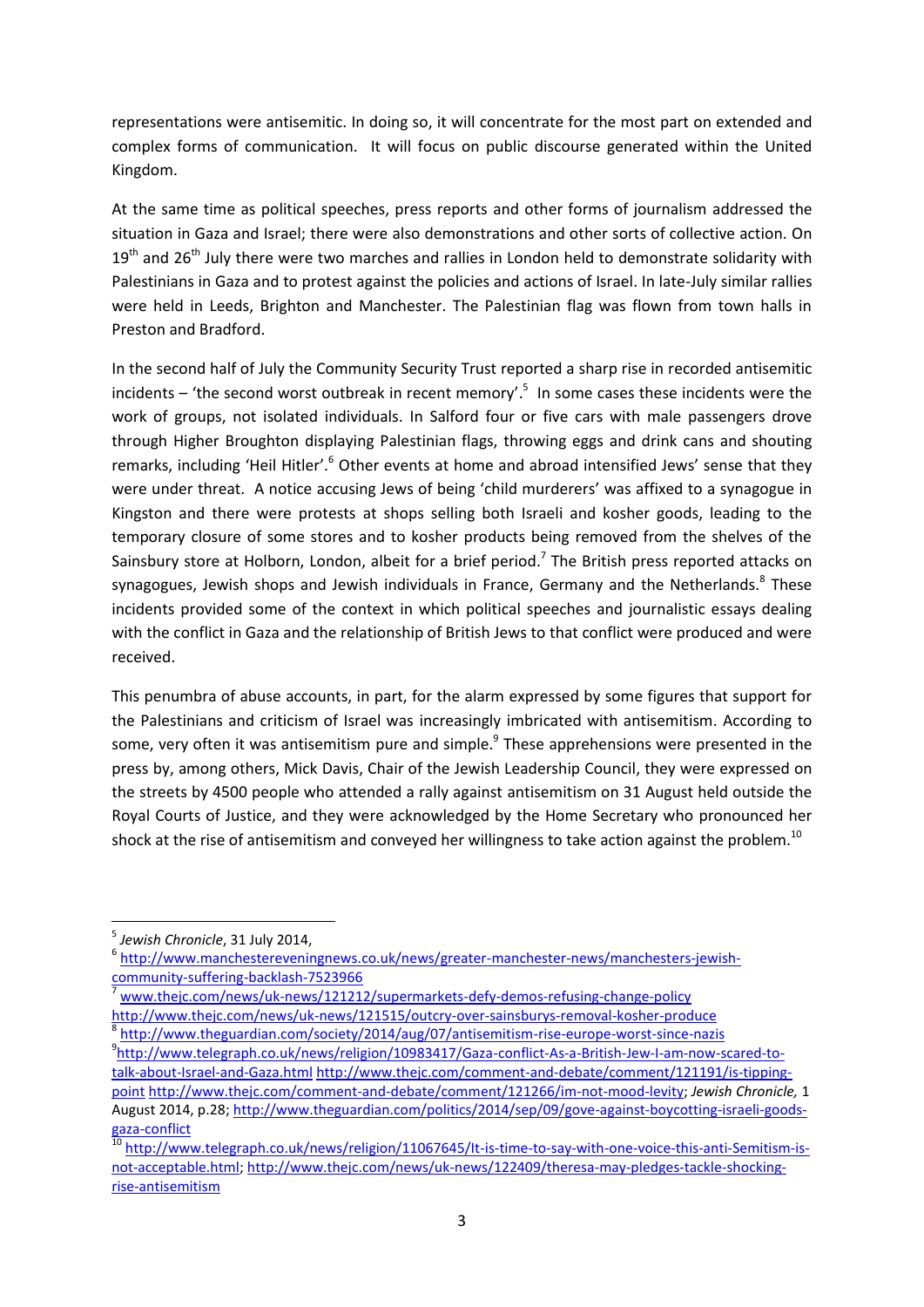#### 3. **Defining Antisemitism**

**.** 

To what extent was antisemitism present in public debate? The answer to this question will turn on how antisemitism is defined. Defining antisemitism is a contentious and complicated but necessary undertaking.<sup>11</sup> My aim here is not to resolve this issue once and for all. Instead, my goal is more pragmatic: namely, to propose a definition of antisemitism which can be applied to the particular subject and purpose of this sub-report. My aim is to establish a standpoint which is consistent, coherent and provides an instrument with which to assess and interpret public discourse and other actions. This standpoint should be independent in the sense that it does not give special status to the perceptions or claims of any particular group.

Specifically, I propose two distinct but complementary definitions of antisemitism. One definition focusses on *discourse,* the other focusses on *discrimination.* 

- i. When we consider discourse we focus on the ways in which Jews are represented. Here we can say, following the philosopher Brian Klug, that antisemitism is 'a form of hostility towards Jews as Jews, in which Jews are perceived as something other than what they are.' Accordingly, antisemitism is to be found in representations of Jews as stereotyped and malign figures. One such stereotype is the notion that Jews constitute a cohesive community, dedicated to the pursuit of its own selfish ends.<sup>12</sup> It will be important to ask whether this or other malign stereotypes figured in public debate on Operation Protective Edge.
- ii. In addition to antisemitism which arises within the process of representation there is also antisemitism which stems from social and institutional practices. Discriminatory practices which disadvantage Jews are antisemitic. Taking a historical view, we can say that British society and the British state became less antisemitic in past centuries as Jews were allowed to live in the country, to pray together, to work, to vote and to associate with others in clubs and societies to the same degrees as their Christian fellow-subjects. Discrimination against Jews need not be accompanied by discursive antisemitism, even though in many cases it has been. If we apply this definition of antisemitism to public debate on Jews and Israel last summer and autumn we will need to ask whether any aspect of this debate threatened to discriminate against Jews.

These two definitions of antisemitism do not encompass all the usages of the term present in public discussion in recent months. It will be helpful, therefore, to give some consideration to these other usages and to explain why they have not been adopted here.

*Double standards*. The disproportionate attention given in public debate to Israel's actions in this case its role in causing deaths and injuries to a civilian population - in comparison to

<sup>11</sup>Gavin Langmuir, *Towards a Definition of Antisemitism,* Berkeley, 1990; David Engel, 'Away from a definition of antisemitism: an essay in the semantics of historical description' in Jeremy Cohen and Moshe Rosman, *Rethinking European Jewish History*, Oxford, 2009, pp.30-53; David Feldman, 'Anti-Zionism and Antisemitism in Britain' <http://www.jmberlin.de/antisemitism-today/Feldman.pdf>

<sup>12</sup> Brian Klug, 'The collective Jew: Israel and the new antisemitism', *Patterns of Prejudice,* 37.2, June 2003, p.124The hostile or critical attitude is as important as the stereotype here. Sometimes stereotypes are used in positive ways. These representations are problematic. They do not present Jews as they really are. However, they are not antisemitic.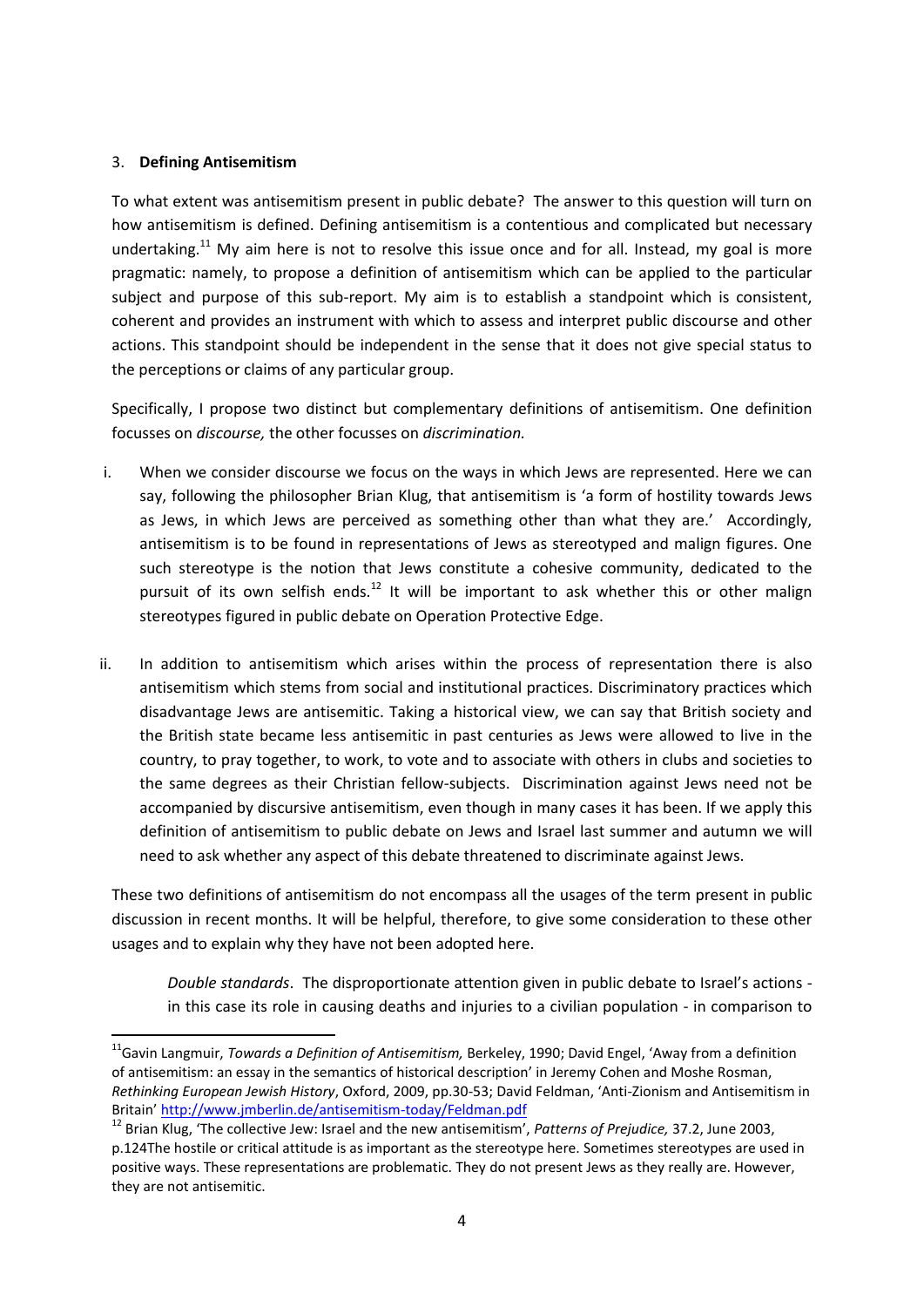the attention devoted to other states which perform in a similar or worse fashion - is sometimes characterised as antisemitic.<sup>13</sup> There are many reasons why Israel is singled out in political debate. For example, in some cases this is due to the geopolitical and religious significance of the land. Equally significant in attracting attention has been Israel's claim to be a liberal and democratic state. This means it is held to standards which are different from those applied to its neighbours, for example. Whether these are good reasons or bad for singling out Israel for criticism they are not antisemitic. We should conclude that the application of double standards does not in itself constitute antisemitism.<sup>14</sup> We may suspect that the application of double standards is in some cases underpinned by antisemitism in the form of a malign stereotype of Jews applied to the State of Israel. For this charge to be effective it is the presence of the stereotype not the application of double standards which will be crucial. In other cases the application of double standards could lead to antisemitism in the form of discriminatory practices. However, in these cases it is the fact of discrimination which will be crucial, not the double standard.

*The EUMC working definition:* In 2005 the European Union Monitoriting Centre on Racism and Xenophobia [EUMC] published on its website 'a working definition' of antisemitism. The document gave examples of speech acts which 'could' be antisemitic, ' taking into account the overall context', and these included various sorts of criticism of the State of Israel. This working definition was adopted by several Jewish and non-Jewish organisations who found it helpful to have a yardstick with which to assess public debate. However, the definition itself rapidly became a topic of controversy rather than consensus. The points at issue included what the status of a 'working definition' actually was, whether the working definition was an effective and coherent definition at all, and, finally, controversy dogged the application of the working definition to debate on the State of Israel and its policies.<sup>15</sup> The criticisms have been damaging and the EUMC working definition largely has fallen out of favour.<sup>16</sup> The EUMC's successor organisation, the Fundamental Rights Agency [FRA], no longer carries the working definition on its website. Moreover, in its most recent report on

1

[https://www.holocaustremembrance.com/working-definitions-and-charters;](https://www.holocaustremembrance.com/working-definitions-and-charters) 

<sup>&</sup>lt;sup>13</sup> [http://www.thejc.com/comment-and-debate/comment/121263/questions-protesters;](http://www.thejc.com/comment-and-debate/comment/121263/questions-protesters)

http://www.thejc.com/news/uk-news/121281/demonstrators-tricycle-protest-against-uk-jewish-film-festivalboycott

<sup>14</sup> [http://www.independent.co.uk/voices/comment/the-tricycle-cinemas-refusal-to-host-a-jewish-film-festival](http://www.independent.co.uk/voices/comment/the-tricycle-cinemas-refusal-to-host-a-jewish-film-festival-raises-issues-of-immense-complexity-9652414.html)[raises-issues-of-immense-complexity-9652414.html;](http://www.independent.co.uk/voices/comment/the-tricycle-cinemas-refusal-to-host-a-jewish-film-festival-raises-issues-of-immense-complexity-9652414.html)

http://blog.thecst.org.uk/?p=1809

<sup>&</sup>lt;sup>15</sup> [http://antonylerman.com/2011/06/02/the-farcical-attack-on-the-ucu-for-voting-against-use-of-the-eumc](http://antonylerman.com/2011/06/02/the-farcical-attack-on-the-ucu-for-voting-against-use-of-the-eumc-working-definition-of-antisemitism/)[working-definition-of-antisemitism/](http://antonylerman.com/2011/06/02/the-farcical-attack-on-the-ucu-for-voting-against-use-of-the-eumc-working-definition-of-antisemitism/)

 $\overline{^{16}}$  This observation proved premature. The EUMC working definition provides the basis for the working definition adopted and promoted by the International Holocaust Remembrance Alliance in May 2016. [https://www.holocaustremembrance.com/working-definition-antisemitism.](https://www.holocaustremembrance.com/working-definition-antisemitism) Far from fading away, by the end of February 2019 the definition had been adopted by 17 governments, including that of the United Kingdom, and by more than 130 councils and other bodies in the UK.

[https://www.thejc.com/comment/analysis/what-is-the-ihra-definition-of-antisemitism-and-why-has-labour](https://www.thejc.com/comment/analysis/what-is-the-ihra-definition-of-antisemitism-and-why-has-labour-outraged-jews-by-rejecting-it-1.467511)[outraged-jews-by-rejecting-it-1.467511;](https://www.thejc.com/comment/analysis/what-is-the-ihra-definition-of-antisemitism-and-why-has-labour-outraged-jews-by-rejecting-it-1.467511) The definition remains controversial. The literature on this is now voluminous. An indicative range of opinions can be found here:

https://www.theguardian.com/commentisfree/2018/jul/27/antisemitism-ihra-definition-jewish-writers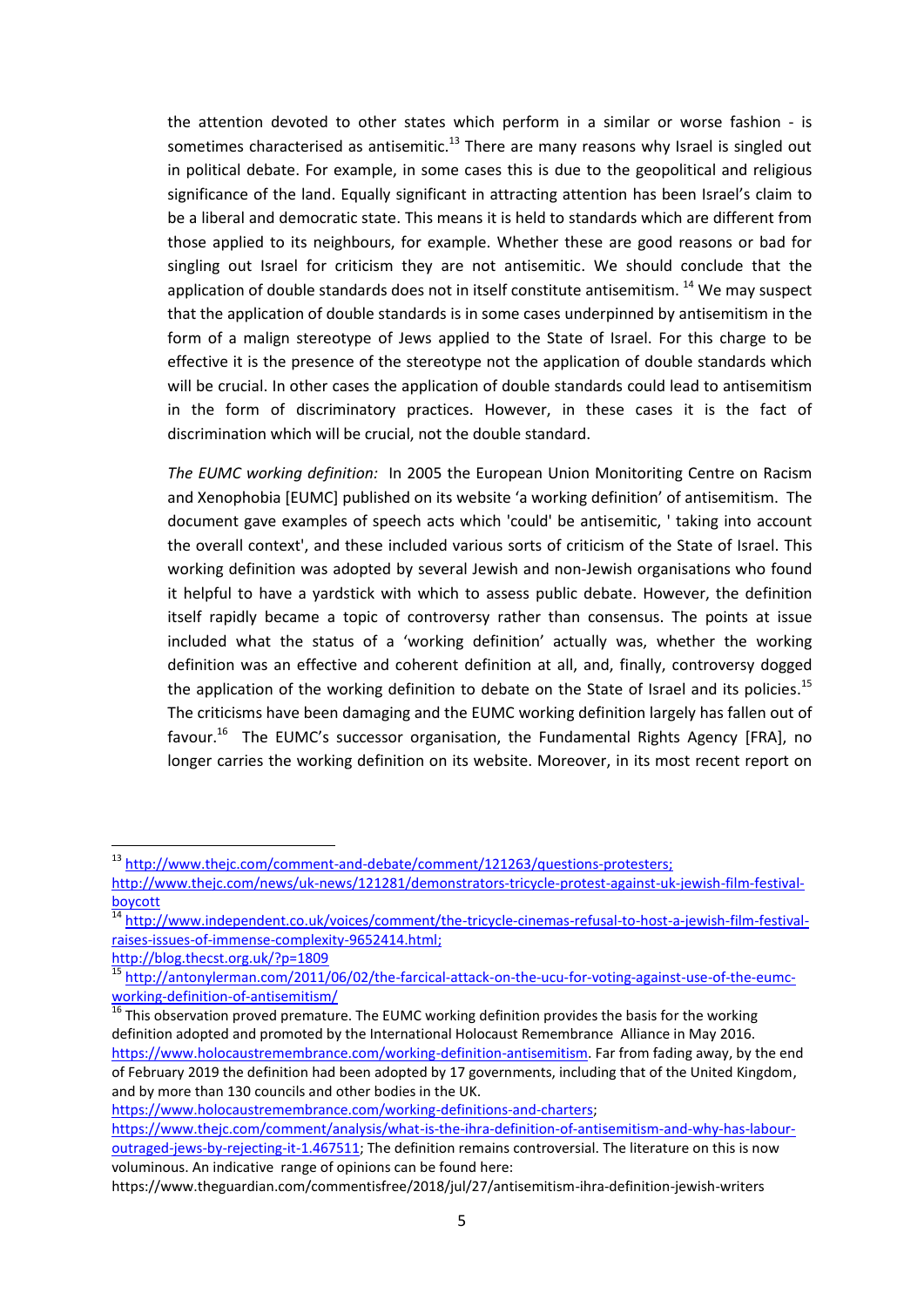antisemitism the FRA focussed not on a positive definition of antisemitism but on Jewish perceptions and experiences.<sup>17</sup>

*Perceptions*. It is sometimes suggested that when Jews perceive an utterance or action to be antisemitic that this is how it should be described.<sup>18</sup> In the UK this claim looks for support to the 1999 *Stephen Lawrence Inquiry*, written by Lord Macpherson of Cluny. There Macpherson wrote that 'a racist incident' is 'any incident which is perceived to be racist by the victim or any other person.' If we look at the context in which this quotation appears, it is clear that Macpherson meant to propose that such racist incidents require investigation. He did not mean to imply that such incidents are necessarily racist.<sup>19</sup> However, on occasions Macpherson's report has been cited in support of the claim that the views and perceptions of members of minority groups are not only significant but also should have the decisive say in deciding what constitutes racism directed at members of their group.<sup>20</sup> This is a misreading and misapplication of what Macpherson actually wrote. In short, the Macpherson report does not provide support for a definition of antisemitism which takes Jews' feelings and perceptions as the decisive and determining factor.

More fundamentally, if we rest our definitions of racism on the perceptions of minority groups then we open the way to conceptual and political chaos. For if the identification of racism becomes a matter of subjective judgment only then we have no authority other than the perception of a minority or victim group with which to counter the contrary subjective opinions of perpetrators who deny that they are racists. Without an anti-racist principle which can be applied generally we are left in a chaotic situation in which one subjective point of view faces another. An equally damaging objection is that Jews in the UK have diverse and, in some respects, contradictory perceptions of antisemitism. $^{21}$  This gravely weakens any attempt to take Jews' perceptions as the basis for a definition of antisemitism. None of this means that Jews' sense of offence, where it arises, is insignificant. But it does mean that their sense of being offended should not be elevated so that it becomes the touchstone for judging whether or not something is antisemitic.

*Outcomes*. The emphasis on 'outcomes', like the emphasis on perceptions, owes a great deal to the wider debate on racism in Britain. In this case it is the concept of 'institutional racism' which is influential. According to the sociologist and activist, David Hirsh, 'Institutional antisemitism….create[s] an environment…which is hostile to Jews, even if nobody intends to create such an environment.<sup> $22$ </sup> In some respects this conception of antisemitism overlaps

 $\overline{a}$ 

<sup>17</sup> [http://fra.europa.eu/en/publication/2013/discrimination-and-hate-crime-against-jews-eu-member-states](http://fra.europa.eu/en/publication/2013/discrimination-and-hate-crime-against-jews-eu-member-states-experiences-and)[experiences-and](http://fra.europa.eu/en/publication/2013/discrimination-and-hate-crime-against-jews-eu-member-states-experiences-and)

<sup>&</sup>lt;sup>18</sup> For example, [http://www.thejc.com/campus/campus-comment/122784/jewish-students-stand-together](http://www.thejc.com/campus/campus-comment/122784/jewish-students-stand-together-fight-antisemitism)[fight-antisemitism](http://www.thejc.com/campus/campus-comment/122784/jewish-students-stand-together-fight-antisemitism)

<sup>19</sup> [https://www.gov.uk/government/uploads/system/uploads/attachment\\_data/file/277111/4262.pdf,](https://www.gov.uk/government/uploads/system/uploads/attachment_data/file/277111/4262.pdf) recommendations 12, 13.

<sup>&</sup>lt;sup>20</sup> One example of this misreading of Macpherson can be found in th[e http://www.antisemitism.org.uk/wp](http://www.antisemitism.org.uk/wp-content/uploads/All-Party-Parliamentary-Inquiry-into-Antisemitism-REPORT.pdf)[content/uploads/All-Party-Parliamentary-Inquiry-into-Antisemitism-REPORT.pdf,](http://www.antisemitism.org.uk/wp-content/uploads/All-Party-Parliamentary-Inquiry-into-Antisemitism-REPORT.pdf) 

<sup>&</sup>lt;sup>21</sup> [http://www.jpr.org.uk/documents/Perceptions\\_and\\_experiences\\_of\\_antisemitism\\_among\\_Jews\\_in\\_UK.pdf](http://www.jpr.org.uk/documents/Perceptions_and_experiences_of_antisemitism_among_Jews_in_UK.pdf)

<sup>22</sup> David Hirsh, 'Hostility to Israel and Antisemitism: toward a sociological approach', *Journal for the Study of Antisemitism,* .5, 2013, p.1413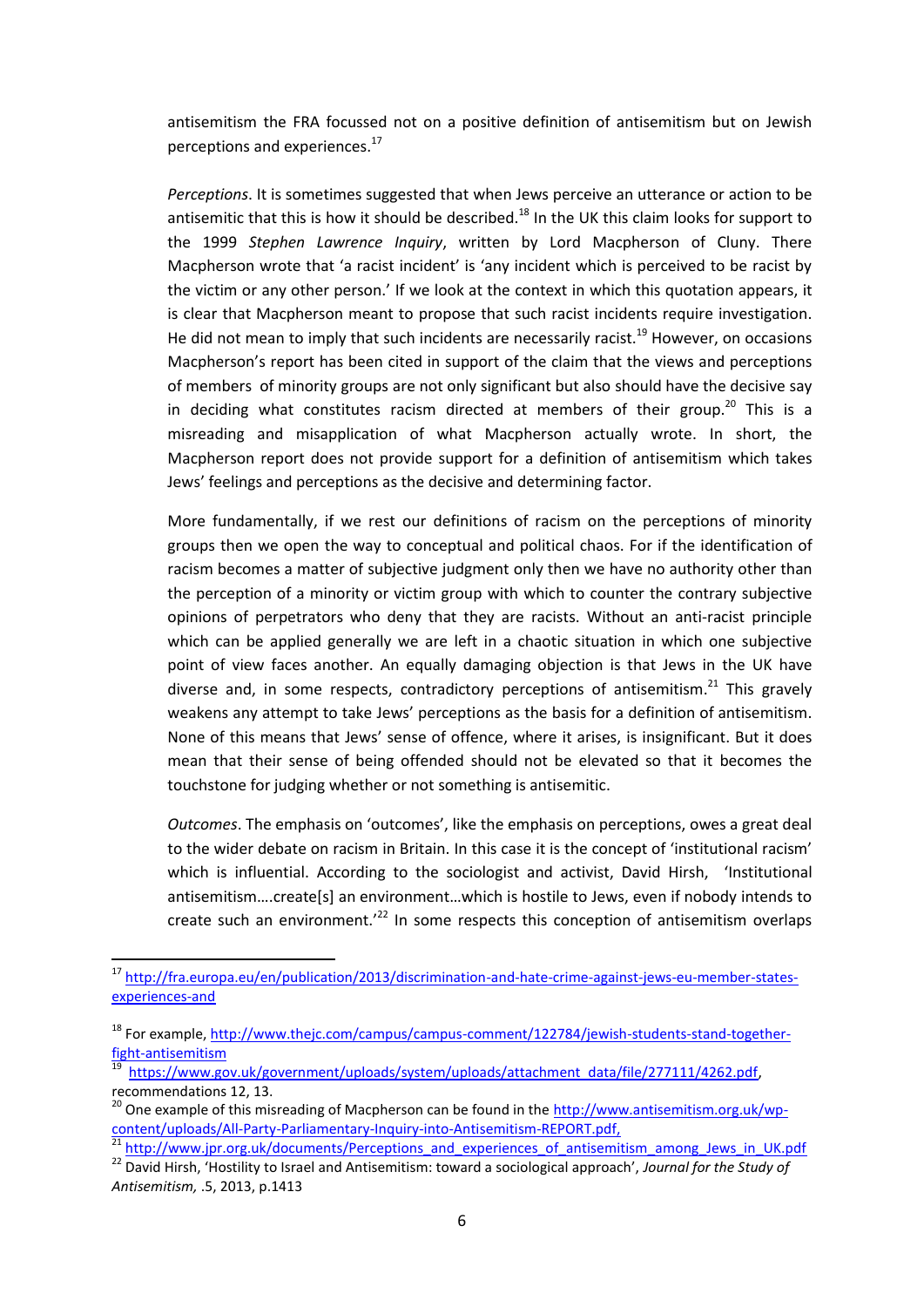with the second definition concerned with discrimination outlined above. There I proposed that it is possible for Jews to be disadvantaged even in the absence of discursive antisemitism. However, taken on its own, an emphasis on outcomes is vulnerable to the same abuses that we found in definitions of antisemitism grounded in Jews' perceptions. In other words, it is not sufficient for Jews to identify a particular outcome as a desirable Jewish project – let us say, support for Jewish settlements in territory occupied by Israel after the 1967 war - and then decry opposition to that project as antisemitic. An emphasis on outcomes, therefore, can be useful when those outcomes which are compatible with opposition to discrimination on general principles.

Definitions of antisemitism based on double standards, the EUMC working definition, perceptions and outcomes have not been adopted in this sub-report. Whatever is useful within these discarded definitions, I suggest, is contained within the two definitions dealing with discourse and discrimination which I have proposed above. Nevertheless, these discarded definitions of 'antisemitism' remain significant. First, this is because they contribute to public debate on antisemitism in general and on antisemitism in relation to debate on Israel in particular. In this regard they have a political significance which is independent of their intellectual shortcomings. Second, some of them draw our attention to dimensions of the current situation which are significant even though we cannot agree that they are antisemitic. In particular, we should acknowledge the sense of offence felt by many British Jews last summer and autumn in the face of some or all of the criticism directed at Israel and their perception that this criticism was, in fact, antisemitic

#### 4. **References to the Holocaust and to the Nazi persecution of the Jews**

Allusions to the Holocaust and National Socialism figured in public discourse as activists and demonstrators and, more rarely, political figures condemned Israel for its actions and expressed solidarity with the people of Gaza and the Palestinian cause more generally. We should acknowledge that the Holocaust and Nazis are widely invoked for rhetorical effect in public and private debate: both have become symbols for evil. At the same, when used to berate Jews and Israel references to the Holocaust and Nazis become antisemitic.

On occasion allusions to Nazis and the Holocaust took the form of statements such as 'Hitler was right', which appeared on a placard at a demonstration in London. Similar sentiments were broadcast from a Twitter account.<sup>23</sup> These utterances were clearly antisemitic because they endorsed a figure – Hitler – whose political ideology was shaped by a malign stereotyped image of 'the Jew' and whose policies discriminated against Jews as he stripped millions of their rights, including their right to life. The statement that 'Hitler was right', made in the context of a demonstration against Israel, invokes both a set of antisemitic stereotypes and a genocidal project targeted at Jews. In at least one case the police arrested a demonstrator who made a Nazi salute.<sup>24</sup>

Generally, however, references to the Holocaust and, more broadly, to Nazi persecution and National Socialism took a different form: they drew analogies between Nazi brutality and the

**<sup>.</sup>** <sup>23</sup> [http://blog.thecst.org.uk/?p=4972;](http://blog.thecst.org.uk/?p=4972)<https://twitter.com/DharbEKaleem/status/488018601853870080> <sup>24</sup> [http://www.manchestereveningnews.co.uk/news/greater-manchester-news/hundreds-protest-palestinian](http://www.manchestereveningnews.co.uk/news/greater-manchester-news/hundreds-protest-palestinian-israeli-supporters-7589123)[israeli-supporters-7589123](http://www.manchestereveningnews.co.uk/news/greater-manchester-news/hundreds-protest-palestinian-israeli-supporters-7589123)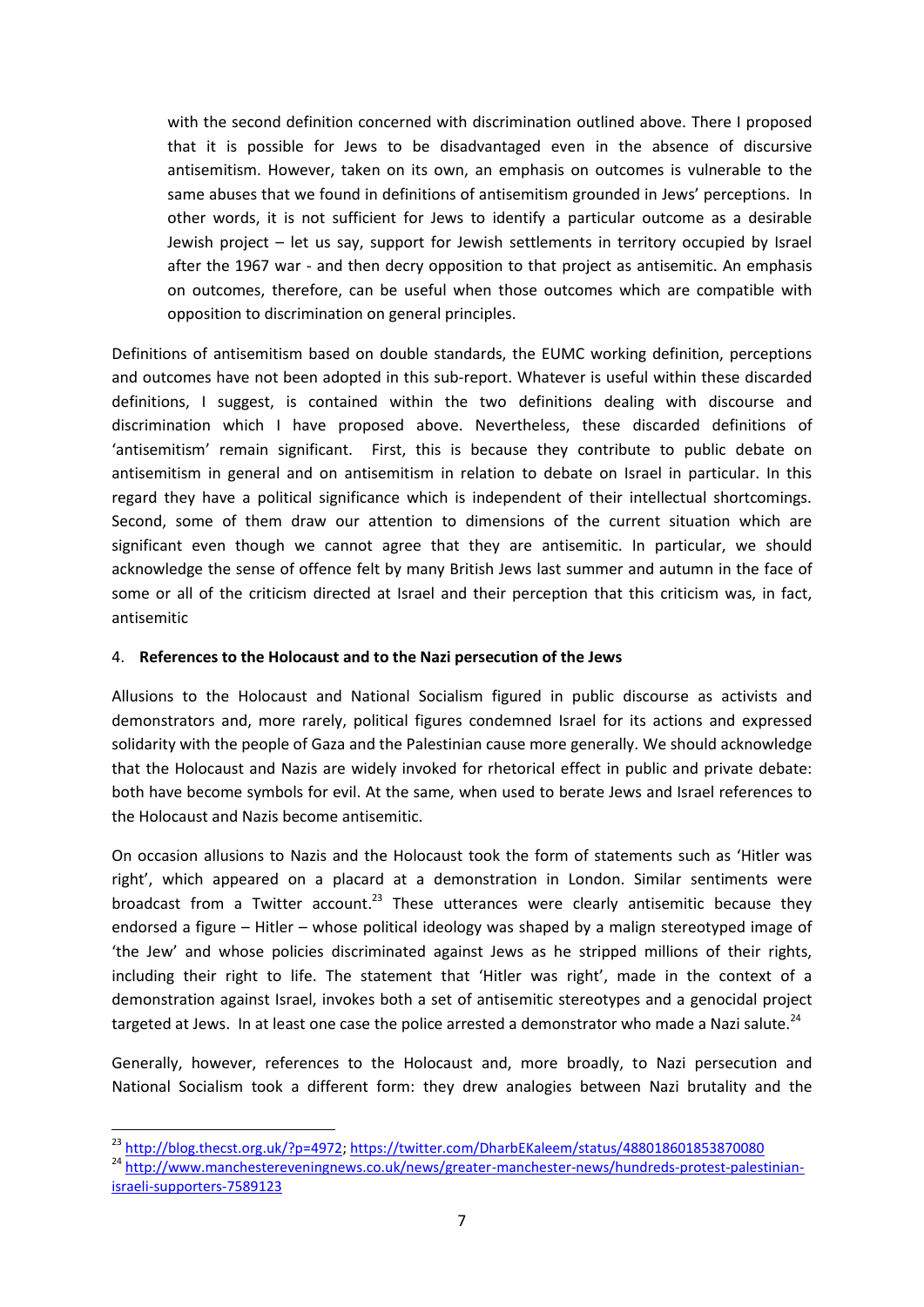situation in Gaza. Gaza was likened to 'a concentration camp'<sup>25</sup>, or it was said to be similar to the Warsaw ghetto<sup>26</sup>, or Israel was perpetrating a Holocaust or genocide in Gaza.<sup>27</sup> At other times a slightly different rhetorical strategy was used. This dispensed with all specifics and simply asserted that Israel in the present and Germany under Nazi rule were equivalent states.<sup>28</sup>

These references to the Holocaust also carry the message, sometimes explicitly, that because Jews suffered a genocide at the hands of the Nazis and their allies that they should have 'a unique sense of perspective and empathy' and so have failed to learn the lesson of their own history.<sup>29</sup> Yet the lessons of history are rarely self-evident. For some Jews the lesson of the Holocaust is that Jews should never again be victims or leave their destiny to the goodwill of others. Whether or not we agree with this, we can easily see why many Jews are offended when an episode of suffering and slaughter is turned into an object lesson used to teach them how to behave.

Analogies between Israel's actions and those of Nazi Germany in 2014 were grossly misleading.<sup>30</sup> The deaths inflicted on the civilian population of Gaza during Operation Protective Edge took a dreadful toll but they were different from the Nazi assault on Europe's Jews in their intent, their scale and their consequences. This is the case whether one looks at the Warsaw ghetto in particular or the Holocaust more broadly. These analogies diminish the Holocaust by declaring it similar to events which were, in fact, of a different order. They are especially offensive because they take a disaster inflicted on Jews and use it as a stick with which to beat Israel, established in 1948 as 'a Jewish state', and the many Jews outside of Israel who feel an attachment to that state.

#### *Conclusions*

- Invocations of the Holocaust and Nazis are a much used rhetorical device
- Analogies between Israel's actions and those of Nazi Germany are grossly misleading and offensive.
- For as long as the Holocaust and the Nazis remain a potent symbol of political evil we can expect continued use of these analogies not only in relation to Israel but in political discourse more generally. In this circumstance Jews and non-Jews can do two helpful things. First, we should all exercise restraint in our own recourse to analogies to the Holocaust and the Nazi era. Second, we should promote understanding of National Socialism and the Holocaust as real historical phenomena and not merely phenomena with a symbolic value. This second point has additional

<sup>28</sup>[http://www.bruceonpolitics.com/2014/08/26/can-zionism-be-compared-to-nazism/:](http://www.bruceonpolitics.com/2014/08/26/can-zionism-be-compared-to-nazism/) [http://www.bruceonpolitics.com/2014/08/26/can-zionism-be-compared-to-nazism/:](http://www.bruceonpolitics.com/2014/08/26/can-zionism-be-compared-to-nazism/) [http://www.thejc.com/files/imagecache/body\\_landscape/images/31072014-swastika.jpg](http://www.thejc.com/files/imagecache/body_landscape/images/31072014-swastika.jpg) [https://www.facebook.com/MPACUK1Ummah/photos/pb.1442787175990179.-](https://www.facebook.com/MPACUK1Ummah/photos/pb.1442787175990179.-2207520000.1415971892./1448994732036090/?type=1&theater) [2207520000.1415971892./1448994732036090/?type=1&theater](https://www.facebook.com/MPACUK1Ummah/photos/pb.1442787175990179.-2207520000.1415971892./1448994732036090/?type=1&theater) [https://www.facebook.com/MPACUK1Ummah/photos/pb.1442787175990179.-](https://www.facebook.com/MPACUK1Ummah/photos/pb.1442787175990179.-2207520000.1415971892./1446741345594762/?type=1&theater) [2207520000.1415971892./1446741345594762/?type=1&theater](https://www.facebook.com/MPACUK1Ummah/photos/pb.1442787175990179.-2207520000.1415971892./1446741345594762/?type=1&theater) 

**<sup>.</sup>** <sup>25</sup> <http://www.mirror.co.uk/news/world-news/john-prescott-israels-bombardment-gaza-3918413>

<sup>&</sup>lt;sup>26</sup> [https://activist1.wordpress.com/2014/07/24/israel-slates-gaza-for-fighting-back-but-why-the-double](https://activist1.wordpress.com/2014/07/24/israel-slates-gaza-for-fighting-back-but-why-the-double-standards-on-resistance/)[standards-on-resistance/](https://activist1.wordpress.com/2014/07/24/israel-slates-gaza-for-fighting-back-but-why-the-double-standards-on-resistance/)

<sup>27</sup> [http://www.demotix.com/news/5236915/palestinians-protest-israeli-embassy-stop-bombing-gaza](http://www.demotix.com/news/5236915/palestinians-protest-israeli-embassy-stop-bombing-gaza-strip#media-5236856)[strip#media-5236856](http://www.demotix.com/news/5236915/palestinians-protest-israeli-embassy-stop-bombing-gaza-strip#media-5236856)

<sup>&</sup>lt;sup>30</sup> See the excellent analysis at<http://brockley.blogspot.co.uk/2014/07/gazawarsaw-ghetto.html>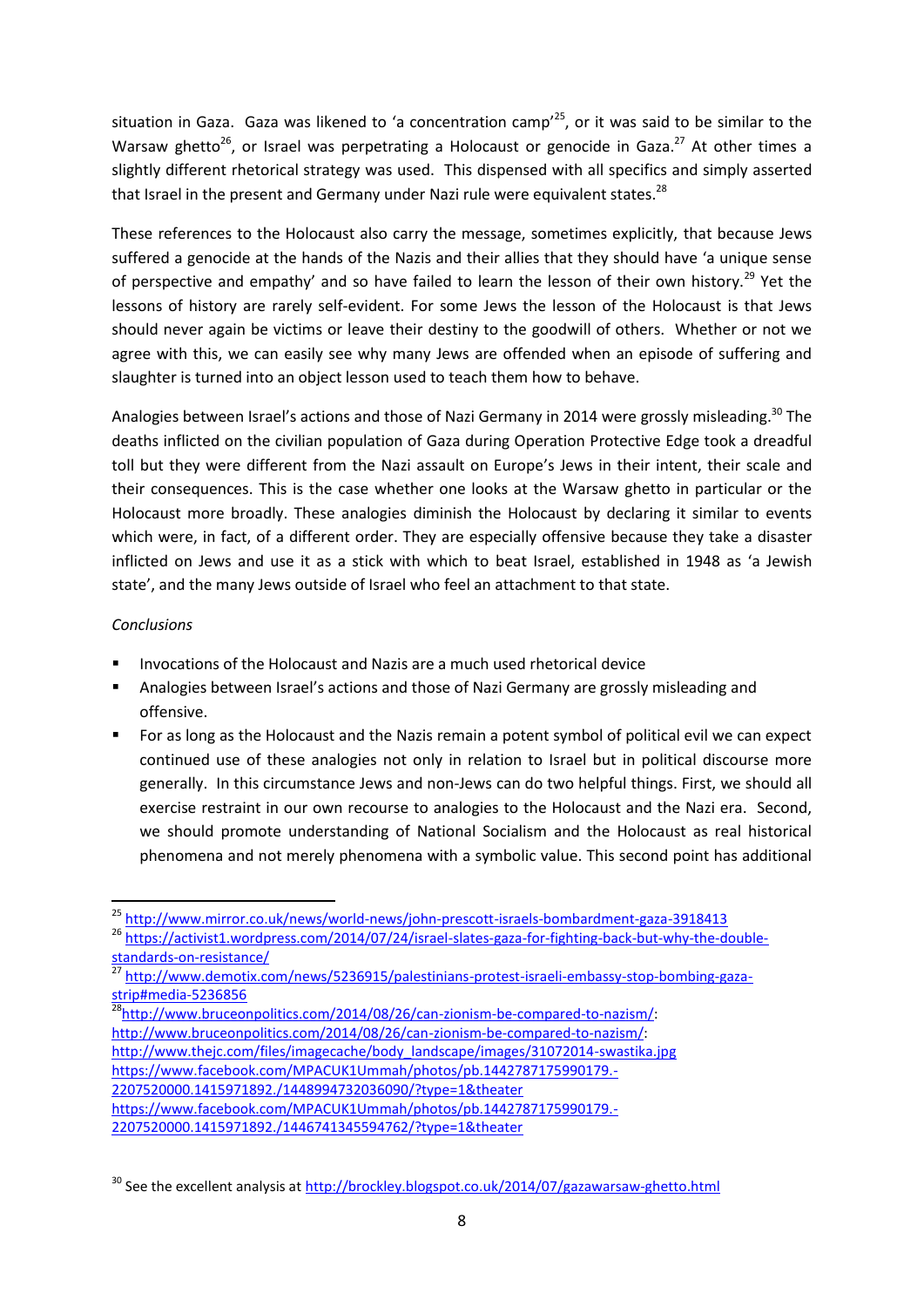significance in view of the Prime Minister's appointment of a commission to ensure Britain has a permanent memorial to the Holocaust and educational resources for future generations.

#### **5. The idea that Jews pursue their own collective interests – and those of Israel – first and foremost**

The idea that Jews conspire to shape public policy so that it serves Jewish interests is closely related to the notion that Jews in general (that is to say, not only powerful Jews) reserve their loyalty for Jewish interests only. These are time worn ideas which have played a significant role in modern Britain. For example, at the very beginning of the twentieth century it was a commonplace view among Liberal and Radical opponents of the Boer War that the conflict in South Africa was being pursued by the British government in the interests of Jewish mine owners and financiers, and that popular support for the war should be explained by the Jews' control of the press. In the years following the First World War the antisemitic pamphlet *The Protocols of the Elders of Zion* was the subject of serious discussion in parts of the British press.<sup>31</sup> These historical examples, in which antisemitism was a presence in mainstream political argument, provide a rough and ready point of comparison with present-day accusations that Jews constitute some sort of 'fifth column'.

The pro-Israel lobby is one focus of anxiety concerning the role played by Jews in British public life. One feature of the anxieties generated by lobbying, unlike most other themes dealt with in this subreport, is that they are expressed from positions across the political spectrum. Needless to say, there are pro-Israel advocacy groups, comprised of Jews and non-Jews, which operate in the UK. Some such as BICOM operate outside of parliament, while others, notably Conservative Friends of Israel and Labour Friends of Israel, are Westminster lobbying groups. If someone draws attention to the existence of these groups and the fact that they seek to influence policy that in itself should not be deemed antisemitic.

Following her resignation from the government on  $5<sup>th</sup>$  August 2014, Baroness Sayeeda Warsi explained her view that government policy in the face of Operation Protective Edge was not serving the nation's real interests. In doing so she pointed to the possible role played by 'the Friends of Israel and those who lobby on behalf of Israel.' She said, 'I don't blame the lobby, I blame the politicians....the national interest should never be subject to the chequebooks of anybody.<sup>32</sup> The sense of Baroness Warsi's remarks is clear: lobbying in support of Israel is perfectly legitimate, it is the politicians' responsibility to look to the national interest. In her view it is the politicians not those who lobby who might be blameworthy. Baroness Warsi's remarks excited concern but they were not antisemitic.

Elsewhere, however, comments on the pro-Israel lobby did evoke antisemitic stereotypes, whether deliberately or inadvertently it is difficult to say. Following the House of Commons vote on  $13<sup>th</sup>$ October 2014 in favour of recognising Palestine as a state alongside Israel, the Liberal Democrat MP David Ward, tweeted: 'Need to expose pro-Israel control on MPs against recognition.'<sup>33</sup> The use of the words 'expose' and control' suggest covert manipulation and though Mr Ward did not state that he had in mind Jewish supporters of Israel, in view of the fact that Jews have long been accused

<sup>31</sup> Geoffrey Alderman, *Modern British Jewry* Oxford, 1988

<sup>32</sup> [http://www.thesundaytimes.co.uk/sto/news/uk\\_news/article1445052.ece](http://www.thesundaytimes.co.uk/sto/news/uk_news/article1445052.ece)

<sup>33</sup> [www.thejc.com/news/uk-news/124800/lib-dems-will-not-take-action-over-david-wards-israel-control-tweet](http://www.thejc.com/news/uk-news/124800/lib-dems-will-not-take-action-over-david-wards-israel-control-tweet)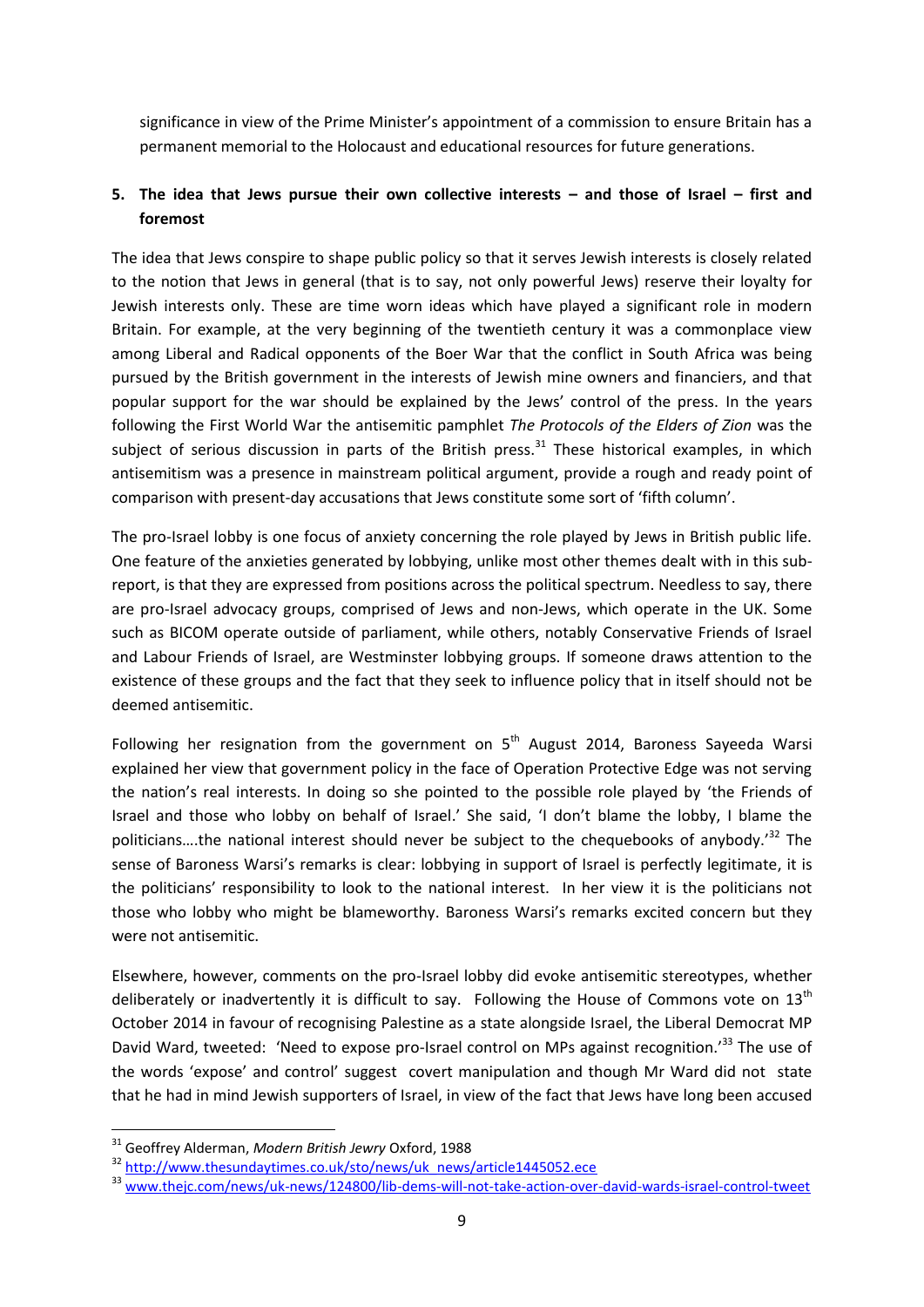of exerting a 'hidden hand' over policy, it is not surprising that some people inferred that this is what he meant.<sup>34</sup>

In the course of the debate on recognition of Palestine, the Conservative MP, Andrew Brigden, told the House Commons that the 'well-funded and powerful Jewish lobby' in the United States is a 'huge problem'.<sup>35</sup> The antisemitic element here arises not from the identification of a lobby, which both exists and seeks to exert influence, but its characterisation as 'Jewish' which erroneously suggests that Jews speak with one voice on Israel and that they are blind to the United States' national interest. Baroness Tonge, speaking in the House of Lords suggested that 'all lobbies are dangerous and undemocratic' but that the Israel lobby is 'particularly dangerous' and is 'the thing that dare not speak its name.<sup>36</sup> It requires a degree of charity not to suggest that this was a reference to hidden, malign Jewish power.

Finally, in this regard, mention should be made of a speech by Alan Duncan to the Royal United Services Institute. The largest part of the speech was taken up by Mr Duncan's criticisms of Israel's settlement policy in the occupied territories. It concluded, however, with some contradictory remarks on political funding. On one side, Mr Duncan said it is legitimate for British Jews to take account of a party's stance on Israel when they consider whether to vote for it or donate to its funds. However, he added the following passage:

We need British Jews for the Conservative, Labour or other UK parties: not the Israel lobby for any party. The time has come to make sure above any doubt that the funding of any party in the UK is clearly decoupled from the influence of the Israeli state.<sup>37</sup>

When this sentence is placed alongside his vague comment that parties should not take funding from citizens 'unduly in hock to another country', Mr Duncan leaves the impression that he both acknowledges the right of British Jews to consider Israel when they act as citizens and at the same time he suggests that some of them do this in ways which are excessive, illegitimate and undermine their capacity to act as good citizens.

Interest in the 'Jewish lobby' also arose in the aftermath of Operation Protective Edge. *The Independent* carried a story under the headline 'Jewish donors drop toxic Miliband.' Following the leader of the Labour Party's denunciation of Israel's incursion into Gaza as 'wrong and unjustifiable', and his support for unilateral recognition of Palestinian statehood, the newspaper claimed that wealthy Jewish donors and also Jewish voters were abandoning the party.<sup>38</sup> *The Independent's* story extended the frame of reference from the influence of formally constituted lobby groups to the political behaviour of Jews more generally.

<sup>&</sup>lt;sup>34</sup>When asked to respond to Ward's tweet a Liberal Democrat spokesman did not find anything to criticis[e.http://www.thejc.com/news/uk-news/124800/lib-dems-will-not-take-action-over-david-wards-israel](http://www.thejc.com/news/uk-news/124800/lib-dems-will-not-take-action-over-david-wards-israel-control-tweet)[control-tweet](http://www.thejc.com/news/uk-news/124800/lib-dems-will-not-take-action-over-david-wards-israel-control-tweet)

 $\frac{35}{35}$  Hansard, 19 October 2014, col. 75

<sup>36</sup> [http://www.thejc.com/news/uk-news/124997/lord-mitchell-attacks-hypocrisy%E2%80%99-anti-israel](http://www.thejc.com/news/uk-news/124997/lord-mitchell-attacks-hypocrisy%E2%80%99-anti-israel-campaigners)[campaigners](http://www.thejc.com/news/uk-news/124997/lord-mitchell-attacks-hypocrisy%E2%80%99-anti-israel-campaigners)

<sup>37</sup> <http://www.alanduncan.org.uk/articles/alan-delivers-speech-on-israeli-settlements>

<sup>38</sup> [http://www.independent.co.uk/news/uk/politics/labour-funding-crisis-jewish-donors-drop-toxic-ed](http://www.independent.co.uk/news/uk/politics/labour-funding-crisis-jewish-donors-drop-toxic-ed-miliband-9849299.html)[miliband-9849299.html](http://www.independent.co.uk/news/uk/politics/labour-funding-crisis-jewish-donors-drop-toxic-ed-miliband-9849299.html)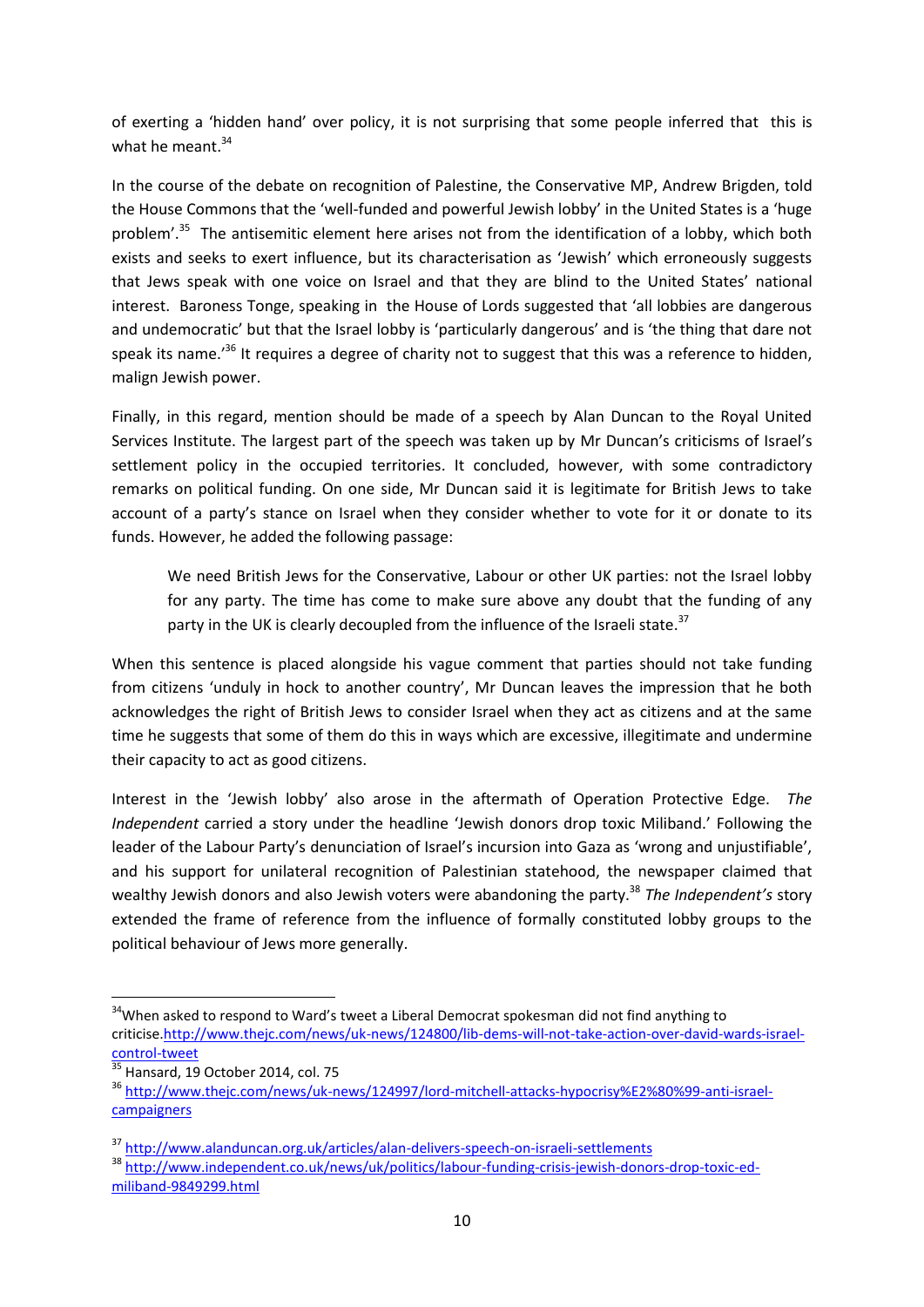Was this antisemitic? Had the newspaper's claim been untrue, or if no evidence were given to support it, then it would clearly have been so. In fact, the newspaper article was able to bring a series of quotations, albeit unattributed, in support of its claim that Jewish donors were abandoning the Labour Party, as well as a public statement made by the Jewish actor Maureen Lipman who had announced that she would no longer support the Labour Party. Nevertheless, the article does treat Jews as an undifferentiated body, united in their support for Israel and collectively determined to punish the Labour Party. This is a caricature and could be labelled antisemitic in so far as it evokes a stereotype of Jews acting in the political sphere but taking account of Jewish interests only. Nevertheless, this would be a harsh judgement in so far as *The Independent* article provides one example of the widespread tendency to generalise when discussing ethnic or national voting patterns. For example, we can think of other possible headlines which make similar generalisations but which would not be characterised as racist: for example, 'Scottish voters desert Labour.' However, the capacity of this sort of article to generate troubling stereotypes was illustrated when it was discussed on the BBC News Channel and one pundit made a crude reference to 'the Jewish  $\mathsf{lobbv}^{\prime}$ .  $^{39}$ 

Accusations of media bias are made from a variety of viewpoints, including a pro-Israel stance. However, the notion that the British media – notably the BBC – are in the grip of a Jewish conspiracy did circulate both during Operation Protective Edge and in its aftermath. For example, a placard which displayed the Star of David within a corrupted BBC logo, photographed at a London demonstration against Israel's actions in Gaza, sent an antisemitic message because it suggested not merely that the BBC is biased but that it is Jewish in the sense that it is dominated or controlled by Jews.<sup>40</sup> The most egregious examples of this libel were to be found on social media and on placards at demonstrations. For instance, Ray Woolford, a 'community activist' in south-east London and a member of Lewisham People Before Profit [LPBP], tweeted to hundreds of followers that the Jewish lobby controls the media and government in the United Kingdom and the United States. One feature of Woolford's tweets was his use of the term Jewish lobby and not 'Zionist lobby' or 'pro-Israel lobby.' In this way he not only invoked the existence of a Jewish conspiracy but also transformed opposition to a political position (Israel's policies) into opposition to a religious or ethnic group. The willingness of other activists to tolerate this sort of antisemitism was revealed when the tweets were brought to the attention of John Hamilton, a leading member of LPBP. Hamilton reflected 'I don't think it is in itself antisemitic ' and indicated that he regards the question of whether Jewish interests shape 'media bias' as something 'open to speculation.'<sup>41</sup>

#### *Conclusions*

- Compared to other periods in modern British history, smears concerning Jewish power over governments and the media were not at a high level during Operation Protective Edge.
- Insofar as antisemitic stereotypes concerning Jewish influence are part of political discourse in the present day they are used by people from all points of the political spectrum.
- The worst examples of these antisemitic stereotypes emerge in the context of social media and on placards at demonstrations. In other words, these instances arise when an abbreviated, compacted message is being delivered.

<sup>&</sup>lt;sup>39</sup> <http://bbcwatch.org/2014/11/10/more-bbc-promotion-of-the-jewish-lobby-trope/>

<sup>40</sup> <http://www.demotix.com/news/5487878/free-palestine-rally-trough-central-london#media-5487711>

<sup>41</sup> <http://brockley.blogspot.co.uk/2014/07/people-before-profit-and-jewish-lobby.html>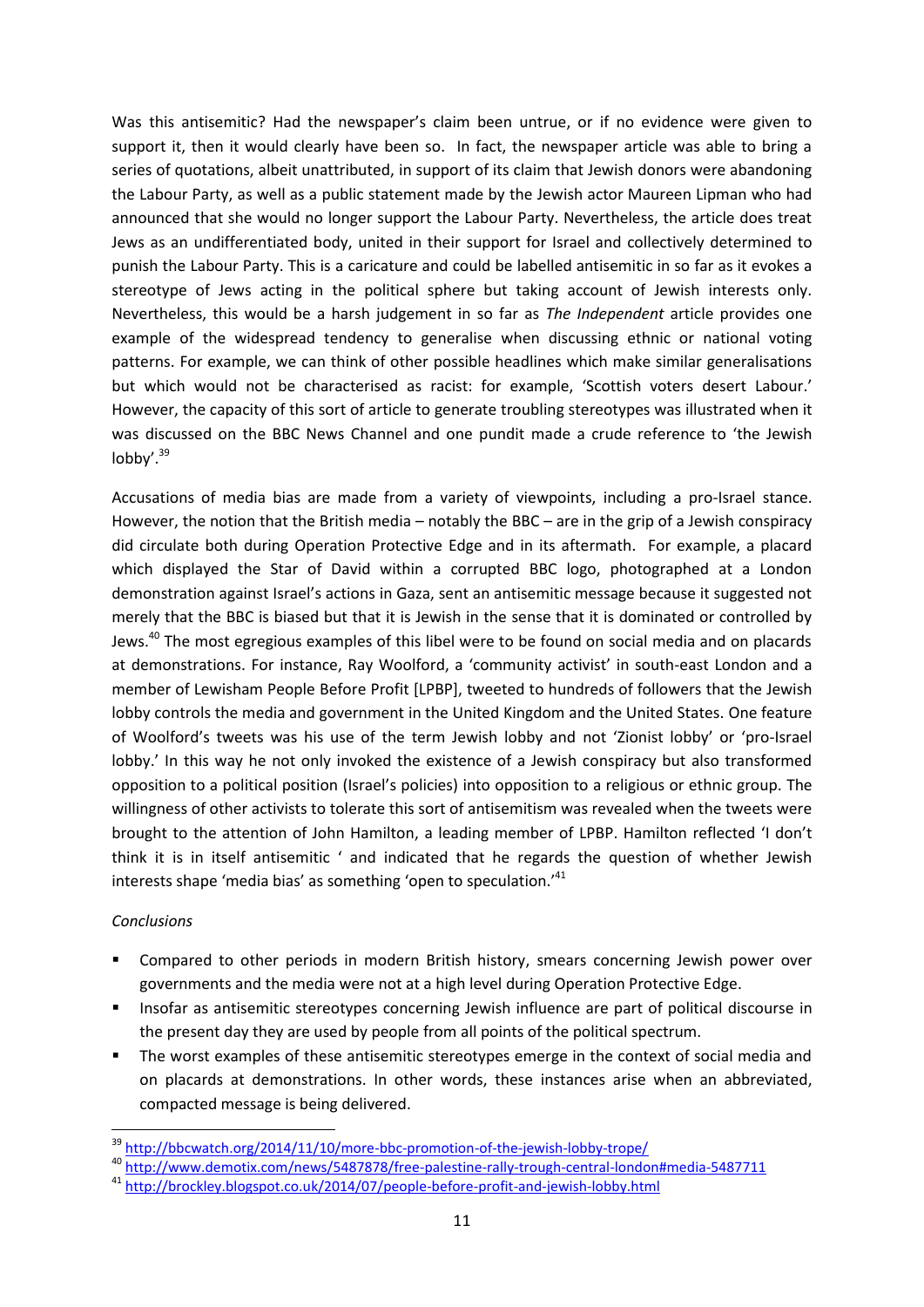- It should be understood that supporters of Israel lobby in the same manner as other interest groups and in the same manner as other diasporic groups. MPs and journalists should understand that there is nothing inherently disreputable about the existence of a pro-Israel lobby.
- Journalists, politicians and activists should understand that the Jewish population contains wide divisions over the policies of Israel's government.
- $\blacksquare$  These disagreements among Jews extend to those who identify as Zionists.<sup>42</sup> Although there is a pro-Israel lobby, these differences of opinion mean it is inaccurate to speak of a Jewish lobby. Talk of a Jewish lobby in this context converts opposition to a political position – [support for the State of Israel and/or its policies] into opposition to Jews as a religious or ethnic group. In this way it is antisemitic.

#### **6. Good Jews/Bad Jews**

 $\overline{a}$ 

As controversy over Operation Protective Edge heightened in late July and early August, some journalists argued that denunciation of Israel had become the price Jews are required to pay to enter polite society. This accusation was directed at liberal-minded elites who it was said levy the price.<sup>43</sup>

One incident which provoked complaints that Jews were being sorted into groups composed of the 'good' and the 'bad' was the decision taken by the Tricycle Theatre to withdraw its invitation to host the UK Jewish Film Festival [UKJFF]. The Tricycle Theatre explained its action as follows: 'given the situation in Israel and Gaza we do not believe that the festival should accept funding from any party to the current conflict. For that reason we asked the UK Jewish Film Festival to reconsider its sponsorship by the Israeli Embassy.<sup>144</sup> The UKJFF organisers refused to replace sponsorship from the Israeli embassy with an equivalent sum from the theatre itself.<sup>45</sup> In a blog for *The Spectator* Nick Cohen proposed that in the eyes of the Tricycle Theatre and its supporters, 'good Jews' were those Jews 'sympathetic to the Palestinian cause.' 46 The editor of the *Jewish Chronicle,* Stephen Pollard, writing in the *Daily Telegraph,* followed his account of the Tricycle episode with the reflection that,

<sup>42</sup> <http://www.jpr.org.uk/publication?id=94#.VKLs3ZAI-ng>

<http://www.jewishnews.co.uk/yachad-accepted-board-deputies/>

<sup>&</sup>lt;sup>43</sup> [http://www.thejc.com/comment-and-debate/comment/121643/the-price-joining-polite-society;](http://www.thejc.com/comment-and-debate/comment/121643/the-price-joining-polite-society) <http://www.thejc.com/comment-and-debate/leader/121188/racism-kilburn>

[http://www.telegraph.co.uk/news/uknews/crime/11041391/Removing-kosher-food-from-shelves-is-giving-in](http://www.telegraph.co.uk/news/uknews/crime/11041391/Removing-kosher-food-from-shelves-is-giving-in-to-hatred.html)[to-hatred.html;](http://www.telegraph.co.uk/news/uknews/crime/11041391/Removing-kosher-food-from-shelves-is-giving-in-to-hatred.html) [http://www.theguardian.com/commentisfree/2014/aug/08/guardian-view-gaza-rise](http://www.theguardian.com/commentisfree/2014/aug/08/guardian-view-gaza-rise-antisemitism)[antisemitism](http://www.theguardian.com/commentisfree/2014/aug/08/guardian-view-gaza-rise-antisemitism)

<sup>&</sup>lt;sup>44</sup> [http://www.independent.co.uk/arts-entertainment/theatre-dance/news/gaza-crisis-tricycle-theatre-will](http://www.independent.co.uk/arts-entertainment/theatre-dance/news/gaza-crisis-tricycle-theatre-will-not-host-uk-jewish-film-festival-while-it-receives-israeli-embassy-funding-9652866.html)[not-host-uk-jewish-film-festival-while-it-receives-israeli-embassy-funding-9652866.html](http://www.independent.co.uk/arts-entertainment/theatre-dance/news/gaza-crisis-tricycle-theatre-will-not-host-uk-jewish-film-festival-while-it-receives-israeli-embassy-funding-9652866.html) Initially, the theatre asked to view all films being shown at the Festival. The theatre did not press this demand after it had been rejected by the UKJFF. We should note, however, that by mid-August, in the wake of public controversy and private discussions, the theatre further revised its position and declared that henceforth sponsorship from the Israeli embassy for the UKJFF would be acceptable. [http://www.theguardian.com/culture/2014/aug/06/](http://www.theguardian.com/culture/2014/aug/06/-sp-tricycle-theatre-row-is-cultural-isolation-ever-right) [sp-tricycle-theatre-row-is-cultural-isolation-ever-right](http://www.theguardian.com/culture/2014/aug/06/-sp-tricycle-theatre-row-is-cultural-isolation-ever-right) <http://www.tricycle.co.uk/date/2014/08/>

<sup>45</sup> <http://www.thejc.com/comment-and-debate/leader/121188/racism-kilburn>

<sup>46</sup>[http://blogs.spectator.co.uk/culturehousedaily/2014/08/the-double-standards-of-artistic-anti-semitism/;](http://blogs.spectator.co.uk/culturehousedaily/2014/08/the-double-standards-of-artistic-anti-semitism/) [http://www.telegraph.co.uk/news/uknews/crime/11041391/Removing-kosher-food-from-shelves-is-giving-in](http://www.telegraph.co.uk/news/uknews/crime/11041391/Removing-kosher-food-from-shelves-is-giving-in-to-hatred.html)[to-hatred.html](http://www.telegraph.co.uk/news/uknews/crime/11041391/Removing-kosher-food-from-shelves-is-giving-in-to-hatred.html)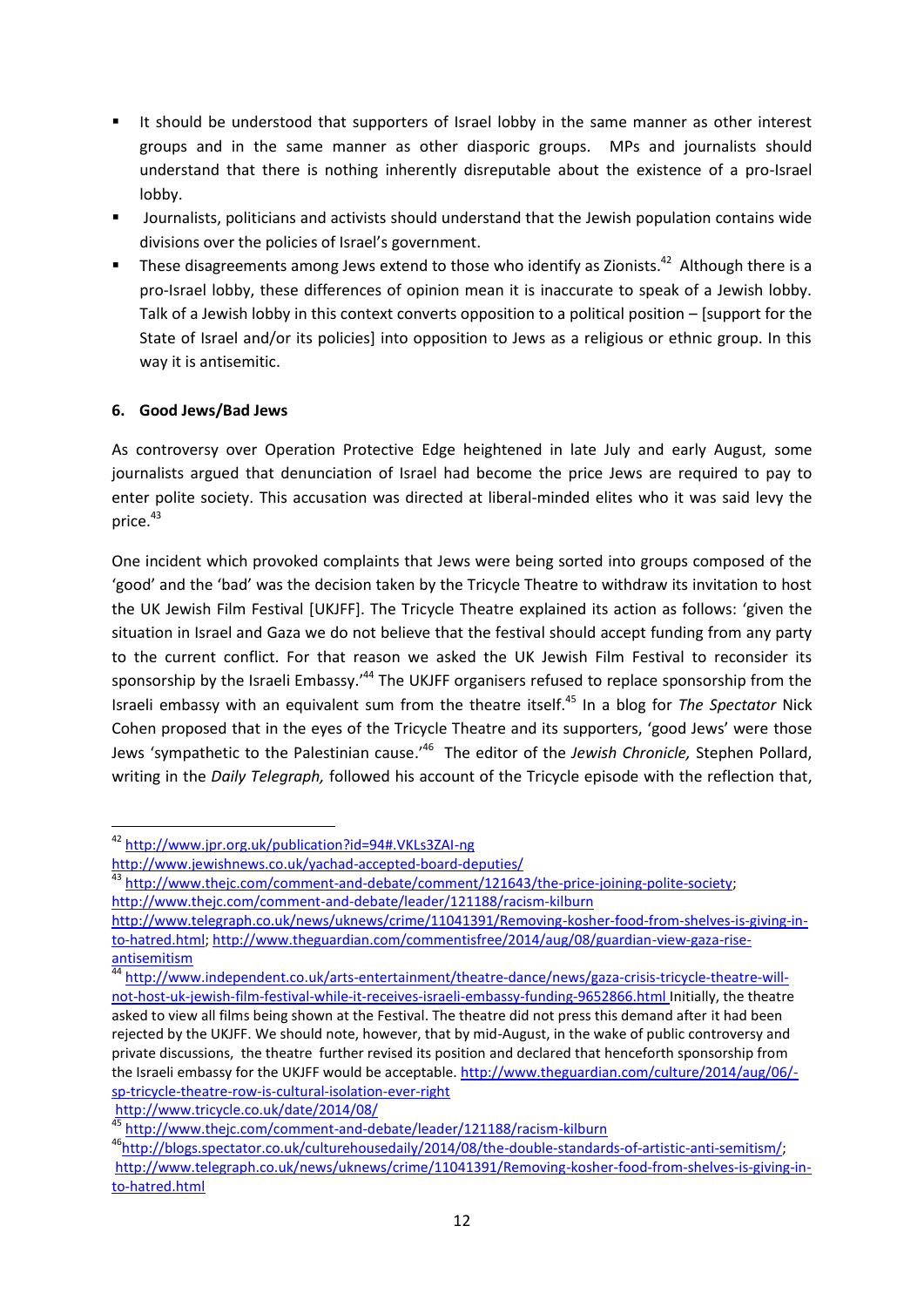'For the *bien pensants* who inhabit this world ….Some of their best friends are Jews…But they're the Good Jews who condemn Israel and to whom it's acceptable to give house room.'<sup>47</sup>

Public debate over the Tricycle Theatre's decisions was characterised by a number of claims which bear examination. First, the theatre's initial decision was widely presented as a boycott.<sup>48</sup> This was mistaken. The theatre's policy was far more limited than the term 'boycott' suggests: it was a decision not to accept embassy money for a limited period of time. Second, the theatre's decision was said to be antisemitic.<sup>49</sup> In view of the theatre's offer to replace embassy funding and to continue to host the UKJFF it is difficult to see the substance of this accusation.

A third claim is better reasoned. In examining it we will be able to shed further light on the good Jew/bad Jew dichotomy. This claim, which appeared in its most articulate form in an editorial in *The Guardian,* is that the theatre's demand to the UKJFF required Jews to 'surrender' their connection with Israel.<sup>50</sup> Most Jews, the newspaper argued, 'feel bound up with Israel' but do not necessarily identify with its government or its policies; policies for which, of course, they are not responsible. The Israeli Embassy, the newspaper pointed out, not only represents the current government of Israel but also 'Israel itself, its society and people.' In refusing a connection with the Israeli embassy, *The Guardian* suggested, the theatre was not only refusing a connection with the government of Israel but also with its people. In this way the theatre's demand on the UKJFF sought to constrain 'something crucial about contemporary Jewish identity.'

How should we assess this argument? On one side, it is easy to understand why, at the time of Operation Protective Edge, it was the Embassy's role as the representative of the Israeli government that was uppermost in the Tricycle Theatre's deliberations. It is also important to keep in mind that the theatre's decision was one only for the meantime. <sup>51</sup> Nevertheless, the argument made in *The Guardian* is helpful because it helps us to understand why so many Jews were offended by the theatre's action. In refusing funding from the Israeli Embassy, the Tricycle Theatre, in the eyes of many Jews, was asking the UKJFF, and by extension British Jews more widely, to dissociate themselves not only from the Israeli government but from Israel itself. Good Jews were those who would comply, bad Jews those who would not, the *Jewish Chronicle* suggested.<sup>52</sup>

The Tricycle episode was symptomatic of wider tendencies in public debate on the conflict in Gaza. As we pointed out at the outset of this sub-report, in the weeks preceding Operation Protective Edge

1

<sup>&</sup>lt;sup>47</sup> [http://www.telegraph.co.uk/news/uknews/crime/11041391/Removing-kosher-food-from-shelves-is-giving](http://www.telegraph.co.uk/news/uknews/crime/11041391/Removing-kosher-food-from-shelves-is-giving-in-to-hatred.html)[in-to-hatred.html](http://www.telegraph.co.uk/news/uknews/crime/11041391/Removing-kosher-food-from-shelves-is-giving-in-to-hatred.html)

<sup>48</sup> [http://www.thejc.com/news/uk-news/121281/demonstrators-tricycle-protest-against-uk-jewish-film](http://www.thejc.com/news/uk-news/121281/demonstrators-tricycle-protest-against-uk-jewish-film-festival-boycott)[festival-boycott](http://www.thejc.com/news/uk-news/121281/demonstrators-tricycle-protest-against-uk-jewish-film-festival-boycott)

<http://www.thejc.com/news/uk-news/121189/uk-jewish-film-festival-banned>

<sup>&</sup>lt;sup>49</sup> [http://www.thejc.com/news/uk-news/121281/demonstrators-tricycle-protest-against-uk-jewish-film](http://www.thejc.com/news/uk-news/121281/demonstrators-tricycle-protest-against-uk-jewish-film-festival-boycott)[festival-boycott;](http://www.thejc.com/news/uk-news/121281/demonstrators-tricycle-protest-against-uk-jewish-film-festival-boycott) [http://www.theguardian.com/stage/2014/aug/05/tricycle-theatre-jewish-film-festival](http://www.theguardian.com/stage/2014/aug/05/tricycle-theatre-jewish-film-festival-cancelled-israel-gaza)[cancelled-israel-gaza;](http://www.theguardian.com/stage/2014/aug/05/tricycle-theatre-jewish-film-festival-cancelled-israel-gaza) [http://www.theguardian.com/culture/2014/aug/06/-sp-tricycle-theatre-row-is-cultural](http://www.theguardian.com/culture/2014/aug/06/-sp-tricycle-theatre-row-is-cultural-isolation-ever-right)[isolation-ever-right;](http://www.theguardian.com/culture/2014/aug/06/-sp-tricycle-theatre-row-is-cultural-isolation-ever-right) http://www.independent.co.uk/arts-entertainment/theatre-dance/news/gaza-crisistricycle-theatre-will-not-host-uk-jewish-film-festival-while-it-receives-israeli-embassy-funding-9652866.html <http://www.theguardian.com/commentisfree/2014/aug/08/guardian-view-gaza-rise-antisemitism>

<sup>&</sup>lt;sup>51</sup> This point is reinforced by the suggestion that the theatre was concerned about the local public response to the embassy's logo on UKJFF publicity material. [http://ukhumanrightsblog.com/2014/08/07/have-the-tricycle](http://ukhumanrightsblog.com/2014/08/07/have-the-tricycle-theatre-broken-the-law-by-refusing-to-host-the-jewish-film-festival/)[theatre-broken-the-law-by-refusing-to-host-the-jewish-film-festival/](http://ukhumanrightsblog.com/2014/08/07/have-the-tricycle-theatre-broken-the-law-by-refusing-to-host-the-jewish-film-festival/) 

<sup>52</sup> [http://www.thejc.com/comment-and-debate/leader/121188/racism-kilburn.](http://www.thejc.com/comment-and-debate/leader/121188/racism-kilburn) Unlike the *The Guardian,* the *Jewish Chronicle* did call this 'antisemitism'.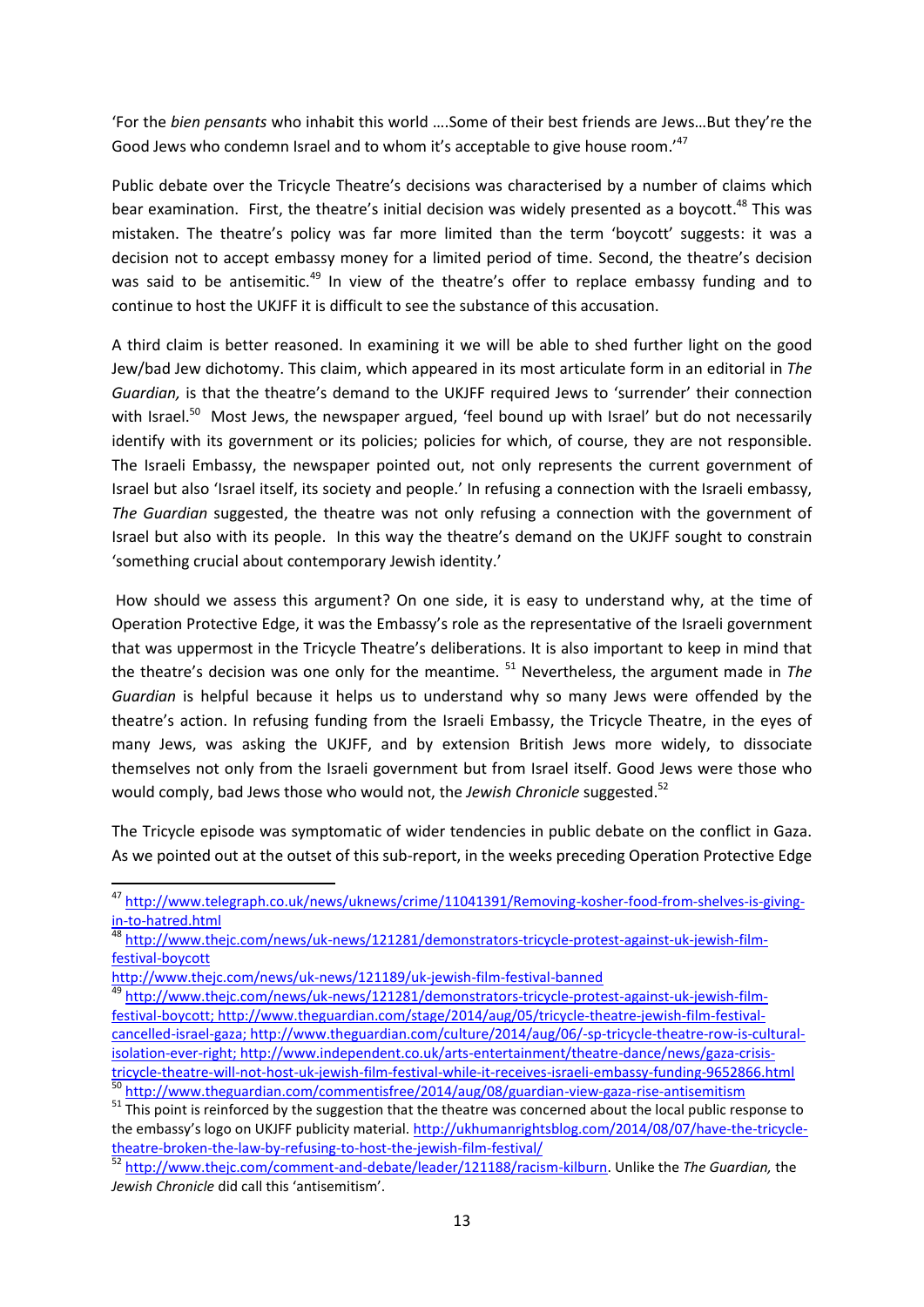senior politicians in government and opposition in the UK held Israel responsible in part for the failure of the Kerry peace initiative. Further, the fact that the conflict between Israel and the Palestinians is not a struggle between military and economic equals was dramatized by the level of civilian casualties inflicted on the population of Gaza during Operation Protective Edge. Even staunch friends of Israel such as the Prime Minister, David Cameron, criticised this aspect of Israel's assault on Gaza on *humanitarian* grounds.<sup>53</sup>

At the same time, some Jewish critics of Israel spoke out 'as Jews' against Israel's actions.<sup>54</sup> In other words, Jewish individuals and groups dissociated themselves from diaspora institutions which supported Israel's policies in the name of the 'Jewish community.' This is a longstanding pattern which was repeated during Operation Protective Edge. Non-Jewish campaigners for the Palestinians, and others sympathetic to the Palestinians, sometimes highlight these dissenting Jews in order to demonstrate that they [the non-Jews] are not anti-Jewish or antisemitic but are engaged in a legitimate political campaign.

The situation, therefore, was characterised by three conditions: a) most British Jews feel themselves to have a connection with Israel, b) the policies of the Israeli government were widely criticised not merely on political but on *humanitarian* grounds and, c) some Jews publicly associated themselves with that criticism and did so as Jews. This political dynamic greatly contributed to the tendency to perceive Jews as 'good' or 'bad' according to their position on Israel's actions in Gaza. For, if Jews did not respond critically to the bombing of civilians in Gaza, the terms of debate meant that they were rejecting not only the political claims of Hamas but also claims made on behalf of 'humanity'. One inevitable consequence was that some Jews felt that they personally were held to account for Israel's assault on Gaza. One Jewish journalist wrote, 'I am sick and tired of being told by people who haven't the faintest idea of my beliefs and circumstances what I ought to believe and feel.'<sup>55</sup> It is possible to understand why Jewish supporters of Israel felt under personal pressure. However, to label the dynamic which created this situation 'antisemitism' obscures the complex causes of the problem and devalues the meaning of the term.

This dynamic of debate has deeper causes than the conflict between Israel and the Palestinians. It is part and parcel of life in the modern Jewish diaspora. It is as old as the idea that Jews should be granted equal status with their Christian or non-Jewish fellow subjects. In the nineteenh century, the campaign for the Jews' equality was predicated on the idea that Jews were or, once allowed a level playing field, could become moral subjects. Jews who met this standard were deemed acceptable (or 'good') Jews, those who did not meet this standard were subject to criticism and were the objects of programmes designed to improve and reform them. In other words, the attempt to sort Jews into 'good' and 'bad' emerges with the Jews' integration as equals within modern states. Integration, therefore, was conditional on the Jews' acceptance of ideals of good conduct accepted by the

 $\overline{a}$ 

<sup>&</sup>lt;sup>53</sup> [http://www.dailymail.co.uk/news/article-2715428/International-condemnation-Israel-grows-Appalled-US-](http://www.dailymail.co.uk/news/article-2715428/International-condemnation-Israel-grows-Appalled-US-David-Cameron-condemn-Gaza-school-air-strikes-France-decries-slaughter-civilians.html)[David-Cameron-condemn-Gaza-school-air-strikes-France-decries-slaughter-civilians.html](http://www.dailymail.co.uk/news/article-2715428/International-condemnation-Israel-grows-Appalled-US-David-Cameron-condemn-Gaza-school-air-strikes-France-decries-slaughter-civilians.html)

<sup>&</sup>lt;sup>54</sup> This is clear in the nomenclature of organisations such as Jews for Justice for the Palestinians and Independent Jewish Voices.

<sup>55</sup> [http://www.thejc.com/comment-and-debate/comment/121643/the-price-joining-polite-society;](http://www.thejc.com/comment-and-debate/comment/121643/the-price-joining-polite-society) See too [https://twitter.com/jonronson/status/496731076812111874;](https://twitter.com/jonronson/status/496731076812111874) <http://www.theguardian.com/commentisfree/2014/aug/08/dont-tell-me-what-think-about-israel>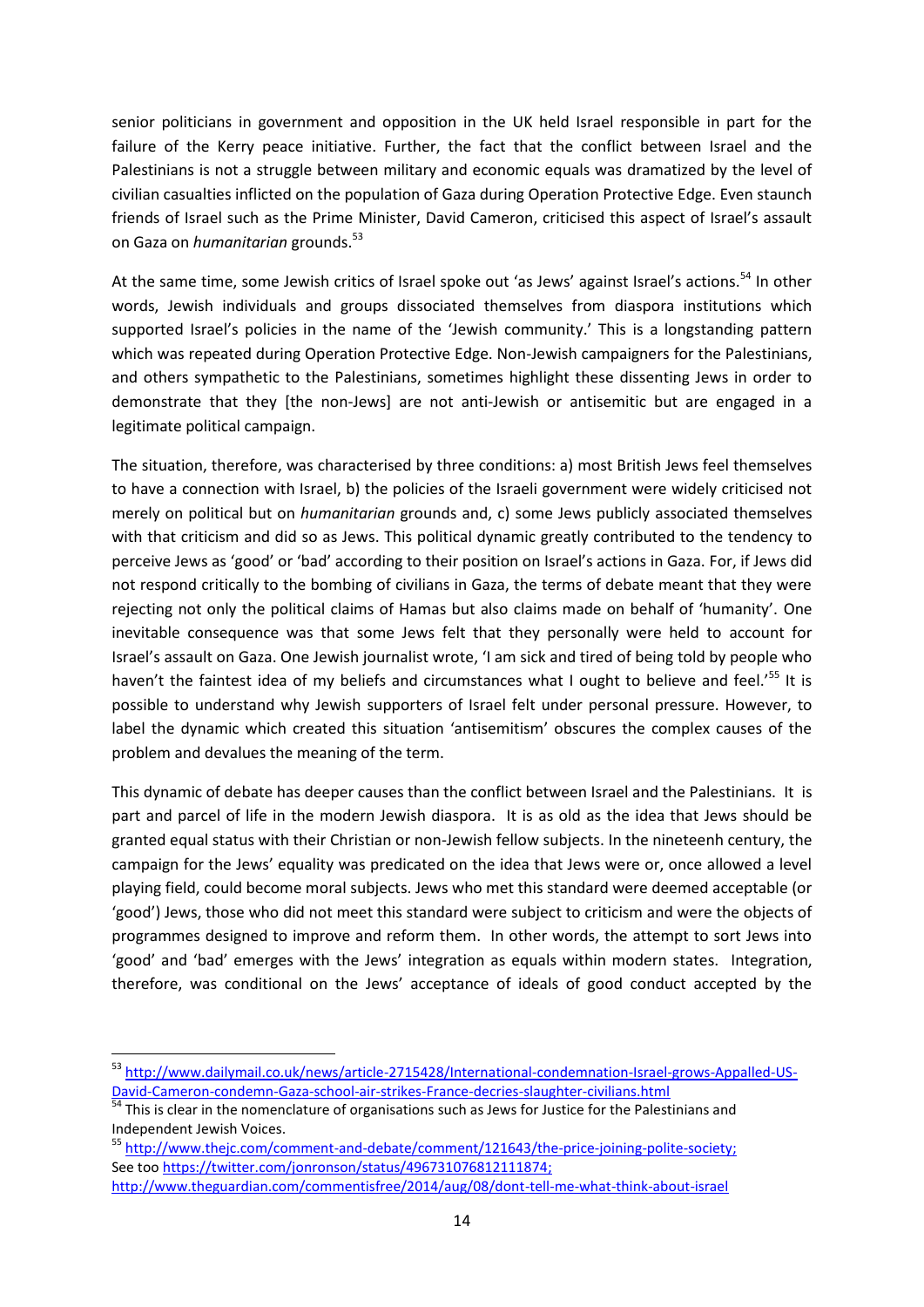majority.<sup>56</sup> In the circumstances of last summer, 'good conduct' meant asking Jews to distance themselves from what was seen to be Israel's lapse from humanitarian norms.

In this light, we can see that the pressure brought on Jews to conform is broadly similar to that brought to bear on some other minority groups. It resembles the way in which British Muslims today are held collectively responsible for jihadists: though the cases are not identical there is a similar logic at work in both.<sup>57</sup> It is also similar to the case of other diasporic groups who identify with states whose practices do not match British norms, especially during periods of armed conflict. It indicates a widespread tendency to regard minority groups as cohesive communities whose acceptance by the majority is conditional.

There is no ready-made solution to this predicament. First, Jewish leaders and the Jewish press are eager to present the Jewish population as a community with a single voice, rather than as a congery of individuals with diverse opinions. Second, for as long as 'integration' for minorities is regarded as a desirable goal, all minorities, including Jews, will be vulnerable to voices which claim that the minorities' values are not the same as those of the majority society. These dilemmas and difficulties experienced by Jews are not different fundamentally from those experienced by other minorities in modern Britain. They would benefit from discussion and debate within this larger frame of reference.

#### *Conclusions*

- The dynamics which tended to distinguish 'good' from 'bad' Jews according to their stance on Operation Protective Edge had two fundamental causes. Most immediately, these were rooted in the dynamics debate which identified the hardships of the inhabitants of Gaza as humanitarian in character. Second, and more fundamentally, they lie in the Jews' position as a minority group in British society.
- The difficulties that arise from these circumstances cannot be termed 'antisemitic' in any meaningful way
- We should acknowledge the pressure that integration and conformity can place on minority groups, including Jews.
- This recognition should provide ground for dialogue both between Jews and the government and between Jews and other minority groups.

#### **7. Boycotts**

**.** 

The campaign for Boycott, Divestment and Sanctions (BDS) against Israel, launched in 2005 has had an impact on public debate. This was felt during Operation Protective Edge when support for the Palestinians in Gaza and opposition to Israel's actions gave rise to numerous boycott initiatives. Activists targeted supermarkets, stores which stock Israeli products, including the cosmetics store Kedem, and other stores with links to Israel or with suppliers linked to Israel.

<sup>56</sup>[http://muse.jhu.edu.ezproxy.lib.bbk.ac.uk/login?auth=0&type=summary&url=/journals/history\\_workshop\\_j](http://muse.jhu.edu.ezproxy.lib.bbk.ac.uk/login?auth=0&type=summary&url=/journals/history_workshop_journal/v076/76.feldman.pdf) [ournal/v076/76.feldman.pdf](http://muse.jhu.edu.ezproxy.lib.bbk.ac.uk/login?auth=0&type=summary&url=/journals/history_workshop_journal/v076/76.feldman.pdf)

<sup>57</sup> <http://tellmamauk.org/tag/anti-muslim-prejudice/>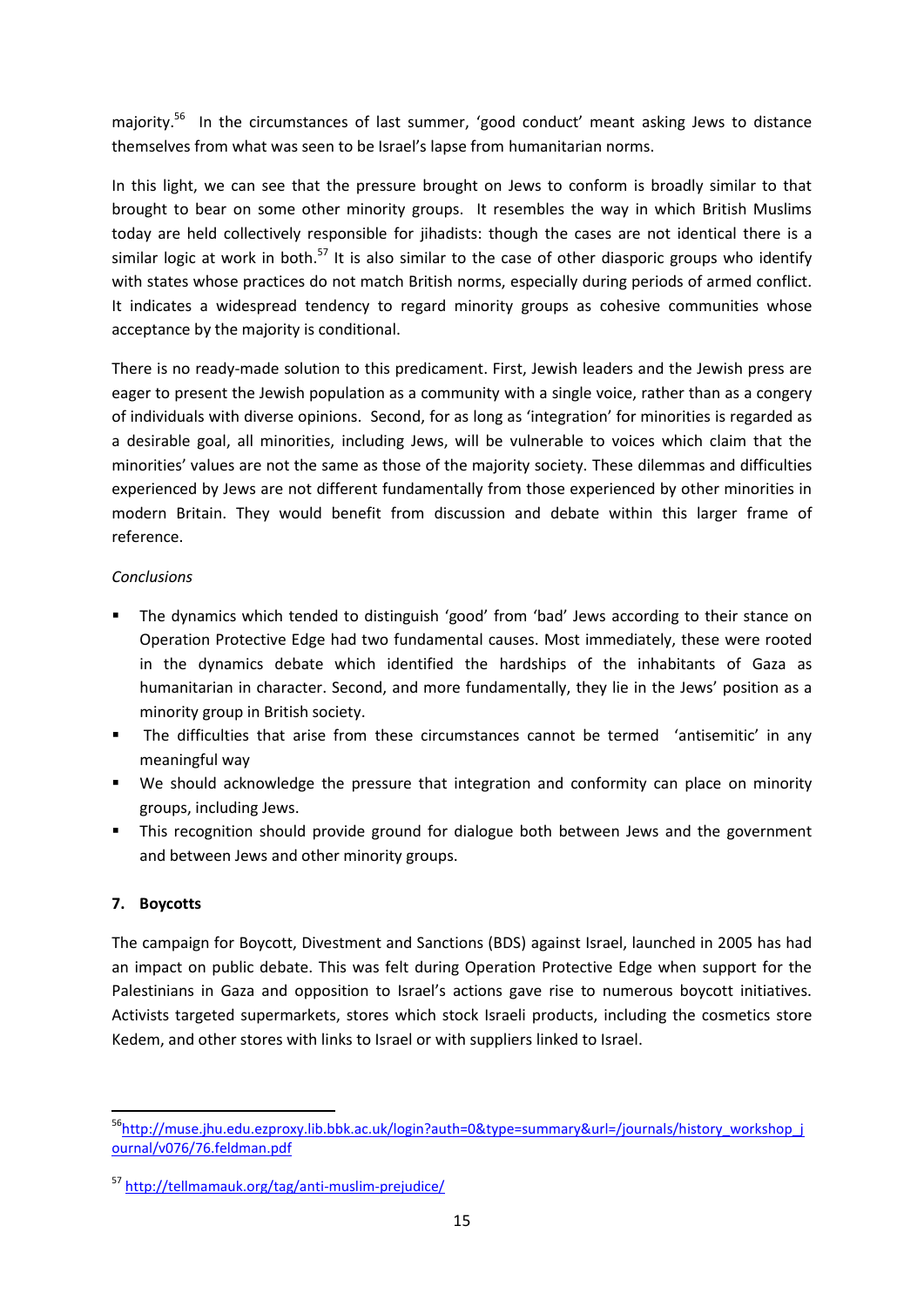How does the boycott movement bear on the issue of antisemitism? Outside the Kedem shop front in King Street, Manchester, John Nicholson from the Palestine Solidarity Campaign said 'we are here for the sixth day running to try and close down Kedem, a shop selling Israeli goods.' In other words, he expressed the widespread view among BDS activists that their movement targets Israel not Jews. By contrast, the boycotters in Manchester were described by one counter-demonstrator as 'fundamentally racist'. 58

Many Jews are dismayed by the boycott movement for the same reason that they were wounded by the decision taken by the Tricycle Theatre: in so far as a connection or identification with Israel is significant to their identity as Jews, the BDS campaign questions the legitimacy of that identity and seeks to undermine its expression. This helps to explain the offence and distress the boycott movement causes among many Jews. It does not, however, render boycotts necessarily antisemitic in the discursive sense set out at the beginning of this report. As we have stressed elsewhere in this sub-report, the fact that something offends Jews does not render it antisemitic. Moreover, for reasons set out earlier, we cannot assume that the double standards which many of Israel's supporters find in the BDS movement amount to evidence that the movement is antisemitic. Nevertheless, there is evidence that in the summer of 2014 the boycotts and, especially the demonstrations and counter-protests connected to them, were the occasion for a number of antisemitic incidents.<sup>59</sup> Moreover, when the boycott of Israeli goods mutated into a boycott of *kosher* goods it did *discriminate* against Jews and in this sense it became antisemitic.<sup>60</sup> Some *kosher* goods originate in Israel but by no means all. When it targeted *kosher* goods which originated outside of Israel the boycott movement not only pursued a political goal - an end to the bombing of Gaza, Palestinian statehood etc - but also brought into question the capacity of Jews to follow religious practices.

There is a second sense in which aspects of the boycott movement may be discriminatory. The Equality Act of 2010 lists a series of 'protected characteristics'. These include 'race' and 'religion and belief'. The protected category of 'race' includes 'nationality'. In these ways the Equality Act applies to Jews [race and religion] and Israelis [nationality].

Under the Equality Act "A" is not allowed to discriminate against "B" because "B" has a 'protected characteristic'. The Act specifies two forms of discrimination: direct and indirect. Direct discrimination arises if "A "is treated less favourably than "B" on account of a protected characteristic. Indirect discrimination arises if a rule or policy has a worse impact on someone with a protected characteristic than on someone without. Indirect discrimination is lawful, however, if an employer or service provider can demonstrate it is 'a proportionate means of achieving a legitimate  $aim.<sup>61</sup>$ 

<sup>58</sup>[http://www.manchestereveningnews.co.uk/news/greater-manchester-news/manchester-gaza-protest](http://www.manchestereveningnews.co.uk/news/greater-manchester-news/manchester-gaza-protest-israel-palestine-7512993)[israel-palestine-7512993;](http://www.manchestereveningnews.co.uk/news/greater-manchester-news/manchester-gaza-protest-israel-palestine-7512993) [http://www.manchestereveningnews.co.uk/news/greater-manchester-](http://www.manchestereveningnews.co.uk/news/greater-manchester-news/manchesters-jewish-community-suffering-backlash-7523966)

[news/manchesters-jewish-community-suffering-backlash-7523966](http://www.manchestereveningnews.co.uk/news/greater-manchester-news/manchesters-jewish-community-suffering-backlash-7523966) 59 Dave Rich, 'The British Summer of 2014: Boycotts, Antisemitism and Jews' in David Feldman (ed), *Boycotts Past and Present: From the American Revolution to the Campaign to Boycott Israel* (London: 2019), 250-1

<sup>&</sup>lt;sup>60</sup> <http://www.thejc.com/news/uk-news/121515/outcry-over-sainsburys-removal-kosher-produce>

<sup>61</sup> [https://www.gov.uk/discrimination-your-rights/types-of-discrimination;](https://www.gov.uk/discrimination-your-rights/types-of-discrimination) [https://www.gov.uk/discrimination](https://www.gov.uk/discrimination-your-rights/how-you-can-be-discriminated-against)[your-rights/how-you-can-be-discriminated-against](https://www.gov.uk/discrimination-your-rights/how-you-can-be-discriminated-against)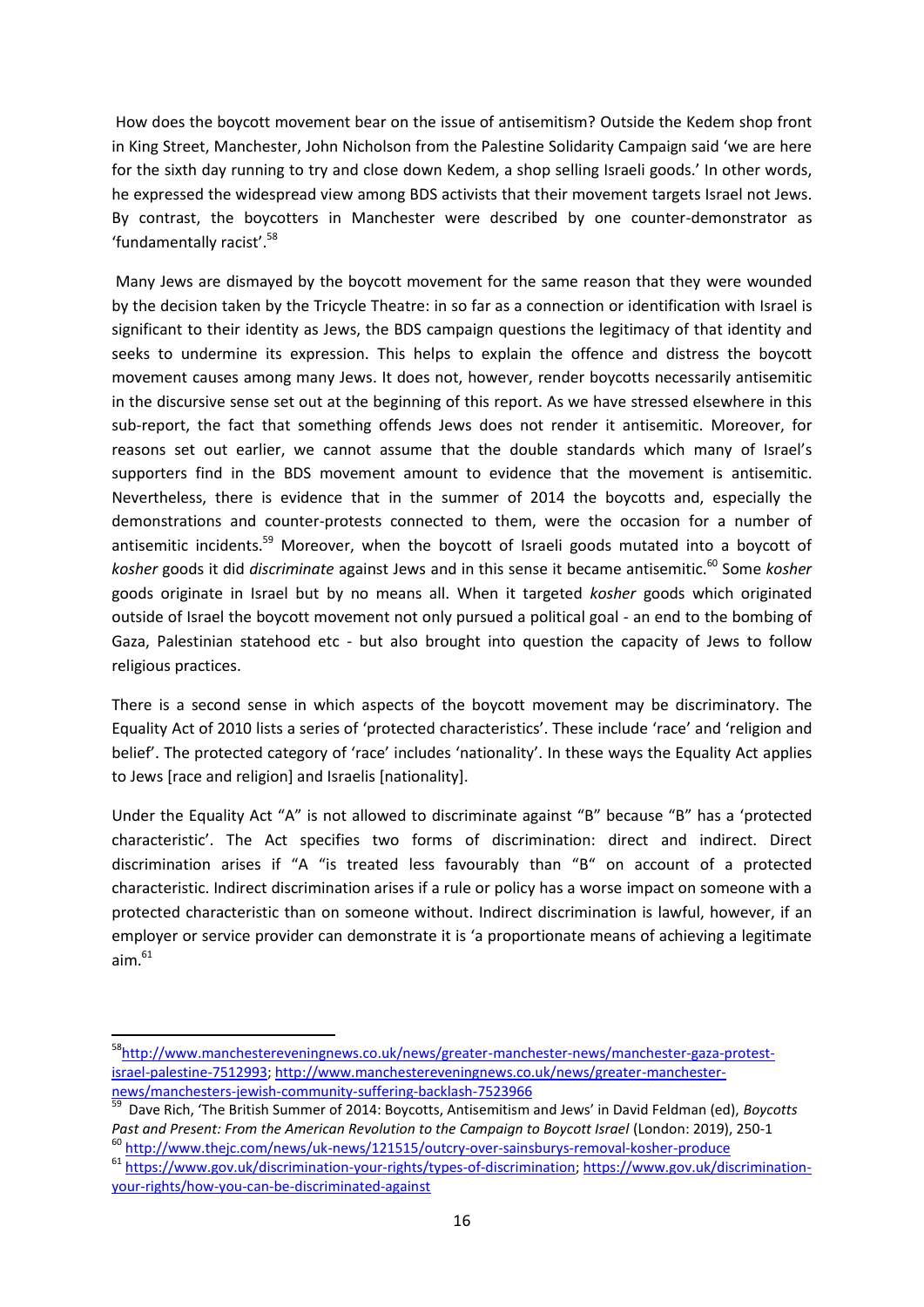Do boycotts and other actions give rise to unlawful discrimination? This is a question which requires expertise in the law. All we will attempt here is to indicate that this is a question which should be investigated further. The barrister Adam Wagner has suggested that the Tricycle's decision to refuse funding from the Israeli embassy for the UKJFF may have been unlawful discrimination. He also concedes that the courts may wish to 'steer clear' and that lawyers take more than one view on the matter. We also need to bear in mind that in Fraser v UCU the Employment Tribunal concluded that Jews' 'attachment to Israel' did not amount to a protected characteristic.<sup>62</sup> It is possible, moreover, that if the Tricycle decision was unlawful it was so because it discriminated against Israeli nationality rather than against Jews. The theatre may have been discriminatory under the law but not antisemitic.<sup>63</sup>

Since nationality is a protected characteristic under the Equalities Act it may be that the ambition of some politicians to make their towns 'Israel free zones', if it were ever realised, would constitute discrimination under the Equalities Act. $64$  However, it is arguable whether this would constitute direct or indirect discrimination, and if the latter whether the boycott could be said to be a 'proportionate means of achieving a legitimate aim.' A further feature of the Equality Act is the Public Sector Equality Duty, which came into force in April 2011.<sup>65</sup> This requires public bodies to consider all individuals when carrying out their day to day work and to foster good relations between different people when carrying out their activities. It may be that that the decision of Tower Hamlets, Preston and Bradford councils to fly the Palestinian flag from their respective town halls failed to fulfil the latter requirement.<sup>66</sup>

#### *Conclusions*

**.** 

- The movement to boycott Israel dismays Jews for understandable reasons. This does not mean it is inherently antisemitic
- **The movement to boycott Israel has generated or been the site of antisemitic incidents**
- **Boycott movements become antisemitic when they discriminate against Jews.**
- Boycotts may constitute unlawful discrimination against Israelis even when they are not antisemitic.
- Under the current law boycotters may argue that their action is a proportionate means of achieving a legitimate end.'

#### **8. Some Jewish responses to public debate during Operation Protective Edge**

Jews responded to Operation Protective Edge and to criticism of Israel in diverse ways. Left wing groups, including Jews for Justice for the Palestinians experienced a 'massive surge' in interest.<sup>67</sup>

<sup>&</sup>lt;sup>62</sup> [http://www.judiciary.gov.uk/wp-content/uploads/JCO/Documents/Judgments/eemployment-trib-fraser-v](http://www.judiciary.gov.uk/wp-content/uploads/JCO/Documents/Judgments/eemployment-trib-fraser-v-uni-college-union-judgment.pdf)[uni-college-union-judgment.pdf](http://www.judiciary.gov.uk/wp-content/uploads/JCO/Documents/Judgments/eemployment-trib-fraser-v-uni-college-union-judgment.pdf)

<sup>63</sup> [http://ukhumanrightsblog.com/2014/08/07/have-the-tricycle-theatre-broken-the-law-by-refusing-to-host](http://ukhumanrightsblog.com/2014/08/07/have-the-tricycle-theatre-broken-the-law-by-refusing-to-host-the-jewish-film-festival/)[the-jewish-film-festival/](http://ukhumanrightsblog.com/2014/08/07/have-the-tricycle-theatre-broken-the-law-by-refusing-to-host-the-jewish-film-festival/)

<sup>&</sup>lt;sup>64</sup> [http://www.independent.co.uk/news/uk/politics/george-galloway-declares-bradford-an-israelfree-zone-](http://www.independent.co.uk/news/uk/politics/george-galloway-declares-bradford-an-israelfree-zone-9653894.html)[9653894.html](http://www.independent.co.uk/news/uk/politics/george-galloway-declares-bradford-an-israelfree-zone-9653894.html)

<sup>65</sup> <https://www.gov.uk/government/groups/review-of-public-sector-equality-duty-steering-group>

<sup>66</sup> [http://www.telegraph.co.uk/news/politics/11001371/Muslim-mayor-of-Tower-Hamlets-orders-the-](http://www.telegraph.co.uk/news/politics/11001371/Muslim-mayor-of-Tower-Hamlets-orders-the-Palestinian-flag-to-fly-over-town-hall-in-solidarity-with-Gaza.html)[Palestinian-flag-to-fly-over-town-hall-in-solidarity-with-Gaza.html](http://www.telegraph.co.uk/news/politics/11001371/Muslim-mayor-of-Tower-Hamlets-orders-the-Palestinian-flag-to-fly-over-town-hall-in-solidarity-with-Gaza.html)

<sup>67</sup> <http://www.haaretz.com/jewish-world/jewish-world-news/.premium-1.609800>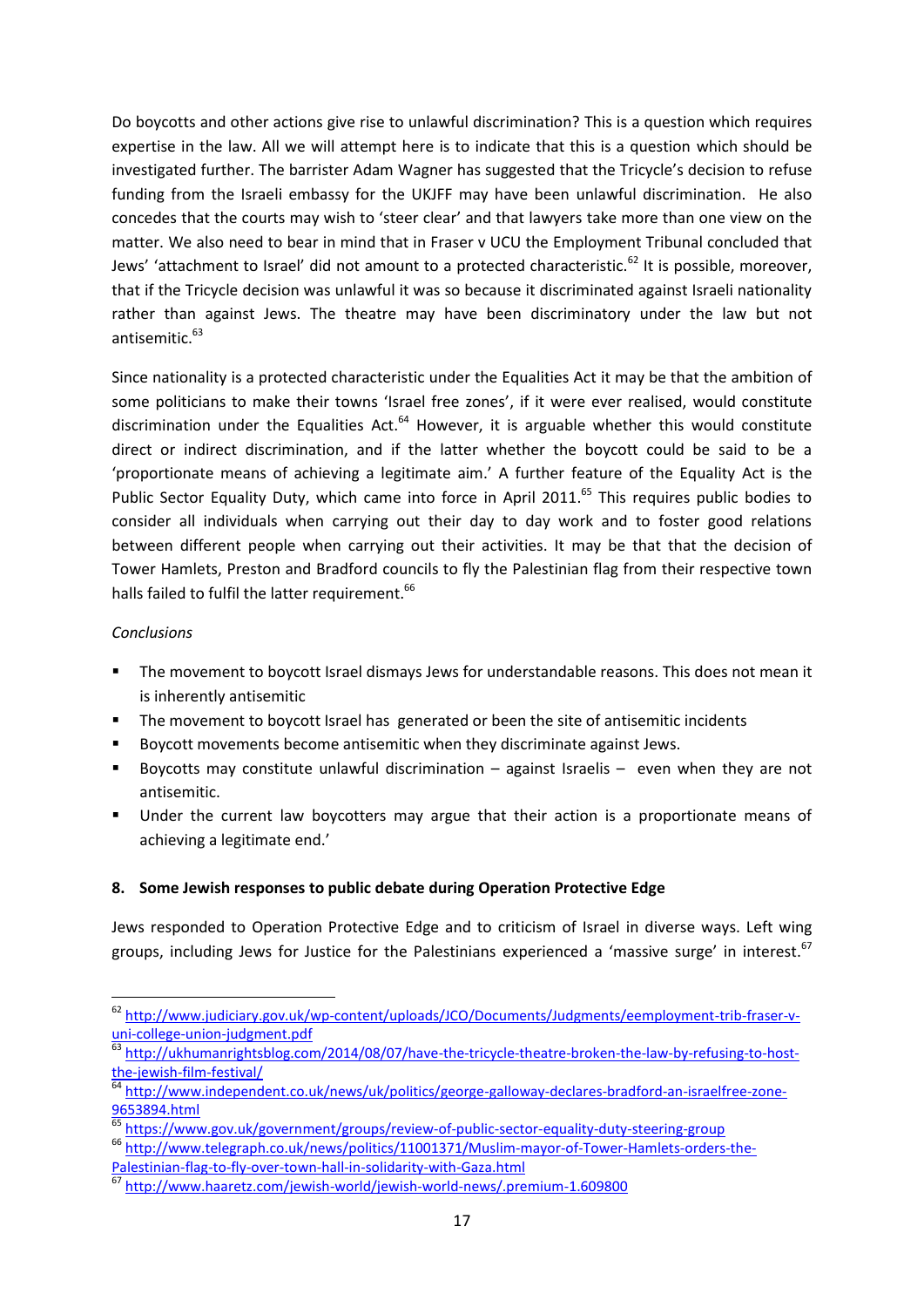Nevertheless, expressions of alarm at the tone and direction of public debate were dominant in the Jewish communal press and in statements by spokespeople for the community. At the same time, the public debate on Operation Protective Edge gave rise to a new organisation, the Campaign Against Antisemitism which organised the London rally against antisemitism on 31 August. That event and other meetings brought forward criticism of Jewish communal leaders for being weak in their response to perceived antisemitism and to the widespread criticism of Israel.<sup>68</sup> This sub-report has demonstrated that there was some reason for Jews to be disquieted by antisemitism and to be offended by other features of public debate. This is not the place for a full account of Jewish responses to public debate. Here we will draw attention to two disturbing aspects of that response.

First, the concern expressed by many spokespeople for the Jewish community often lacked perspective and, in this way, contributed to a climate of insecurity. We should recognise that the antisemitic portion of the opposition to Operation Protective Edge amounted to only a small part of a large body of opinion.<sup>69</sup> Moreover, there was a want of perspective in assessing the current situation in comparison to the past. For example, the assertion from a leading communal figure that we are living through the most insecure time since the Jews' restoration in the seventeenth century has no basis in fact and encourages Jews to imagine their situation as far less secure than it really  $i$ s.  $70$ 

Second, there are signs of a change in the way British Jews consider the relationship between antisemitism and controversy over Israel. In the past, it was customary for British Jewish leaders as well as non-Jews to draw a distinction between antisemitism and the debate on Israel. They argued that criticism of the Israeli government should not be regarded as antisemitic by definition.<sup>71</sup> In the summer of 2014 the extent to which many British Jews conflated opposition to antisemitism with support for Israel, therefore, was a departure. Most visibly this could be witnessed at rallies against antisemitism when many people arrived bearing the Israeli flag.<sup>72</sup> This identification of support for Israel with opposition to antisemitism was novel in its scale of expression. It was also dangerous. One point which we have tried to highlight in this report is that Jews hold a variety of opinions on Israel and the policies pursued by its government. Consequently, while it is correct to speak of a pro-Israel lobby, there is no Jewish lobby. Yet in the course of the summer many Jews appeared to suggest that support for Israel during Operation Protective Edge and opposition to antisemitism were one and the same thing. This is a hazardous move, not least because it might easily be taken to justify the antisemitic idea that Jews in the diaspora are collectively responsible for the policies of the State of Israel.

<sup>&</sup>lt;sup>68</sup>[http://www.thejc.com/news/uk-news/121374/communal-leaders-attacked-over-response-gaza;](http://www.thejc.com/news/uk-news/121374/communal-leaders-attacked-over-response-gaza)

<http://www.thejc.com/news/uk-news/122055/thousands-turn-out-london-rally-against-antisemitism> <sup>69</sup> See, for example, Dave Rich cited here<http://www.haaretz.com/jewish-world/.premium-1.615871>

<sup>70</sup> [http://www.telegraph.co.uk/news/religion/11067645/It-is-time-to-say-with-one-voice-this-anti-Semitism-is](http://www.telegraph.co.uk/news/religion/11067645/It-is-time-to-say-with-one-voice-this-anti-Semitism-is-not-acceptable.html)[not-acceptable.html](http://www.telegraph.co.uk/news/religion/11067645/It-is-time-to-say-with-one-voice-this-anti-Semitism-is-not-acceptable.html)

<sup>71</sup> For example, Anthony Julius, *Propositions on Antisemitism,* London, 2011, p.32

[http://www.theguardian.com/commentisfree/2014/aug/08/guardian-view-gaza-rise-antisemitism;](http://www.theguardian.com/commentisfree/2014/aug/08/guardian-view-gaza-rise-antisemitism)

<sup>72</sup> [http://www.manchestereveningnews.co.uk/news/greater-manchester-news/protesters-gather-manchester](http://www.manchestereveningnews.co.uk/news/greater-manchester-news/protesters-gather-manchester-speak-out-7961855)[speak-out-7961855](http://www.manchestereveningnews.co.uk/news/greater-manchester-news/protesters-gather-manchester-speak-out-7961855)

<http://www.thejc.com/news/uk-news/122463/singer-whos-voice-grassroots>